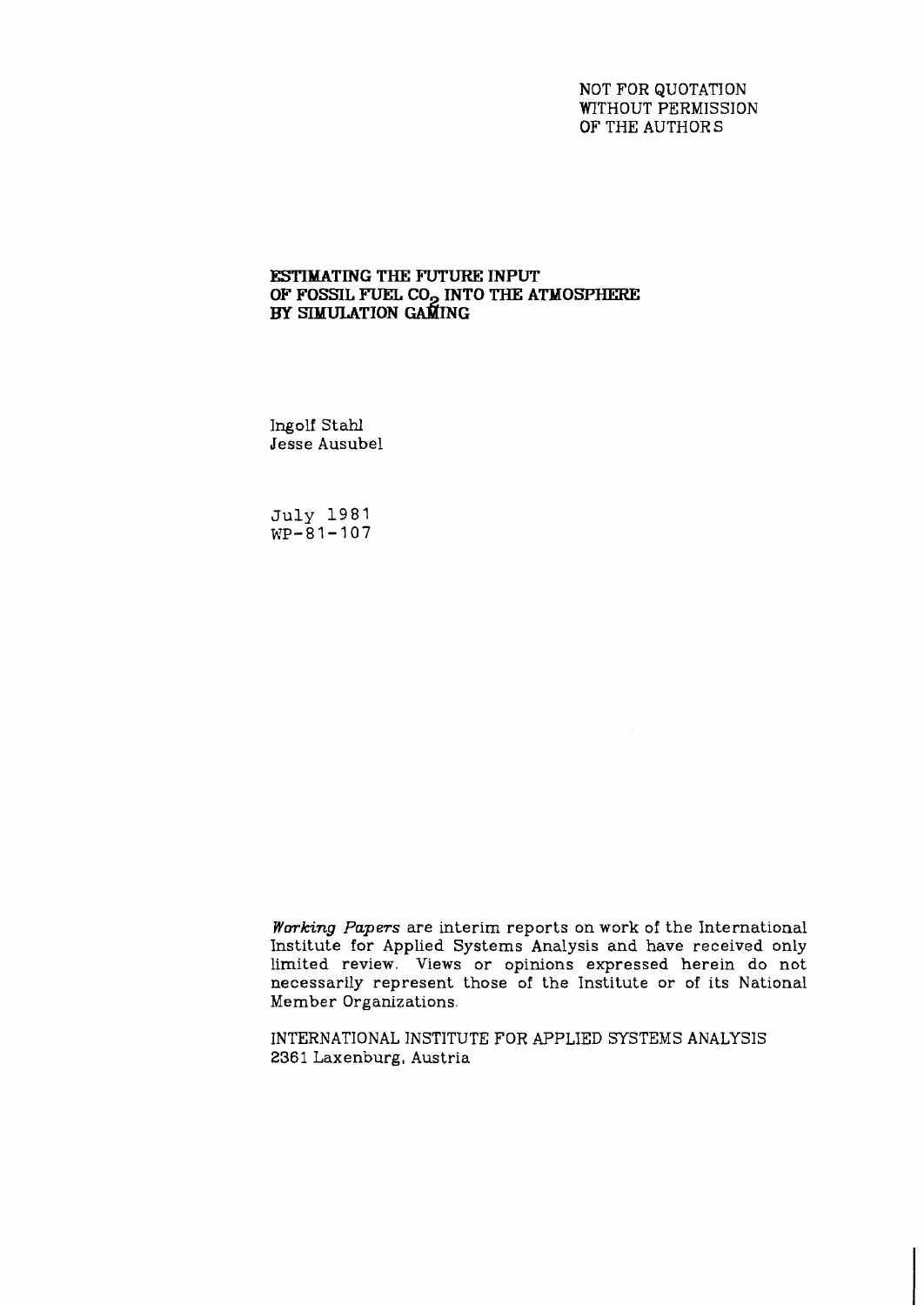## **PREFACE**

A question of considerable interest in assessing long-term energy options involves whether the burning of carbon, particularly the plentiful resources of coal, will continue to increase at a fairly rapid rate. If so, the level of carbon dioxide  $(\mathtt{CO}_2)$  in the atmosphere may rise substantially, perhaps doubling around the middle of the next century. It is widely believed that such an increase would gradually lead to a significantly different climate, probably one warmer than the earth has experienced for roughly 100,000 years, and to important consequences for the economy and environment.

What are the likely societal responses to this prospect? Will nations try to prevent or reduce such change? Will they choose to accept the change and seek adaptive measures? During the past year an effort has been underway jointly betwaen IIASA's Resources and Environment (REN) and Management and Technology (MMT) areas to explore the various policy options through a gaming approach.

This Working Paper is the fifth describing the research. "Carbon and Climate Gaming" (J. Ausubel, J. Lathrop, I. Stahl, and J. Robinson, WP-BO-152) offers the basic arguments in favor of a gaming approach and outlines briefly the two proposed games. "CO<sub>2</sub>: An Introduction and Possible Board Game" (J. Ausubel, WP-80-153) sketches the CO<sub>2</sub> issue in nontechnical terms, describes the objectives and a possible design for a board game, and includes a tentative listing of spaces for the game. **"An**  Interactive Model for Determining Coal Costs for a CO<sub>2</sub>-Game" (I. Stahl, WP-80-154) explains reasons for emphasizing coal mining, combustion, and world coal trade in the  $CO<sub>2</sub>$  gaming, and presents a model which begins the incorporation of the coal economy into a more complex computer-based game. "A Framework for Scenario Generation for CO<sub>2</sub>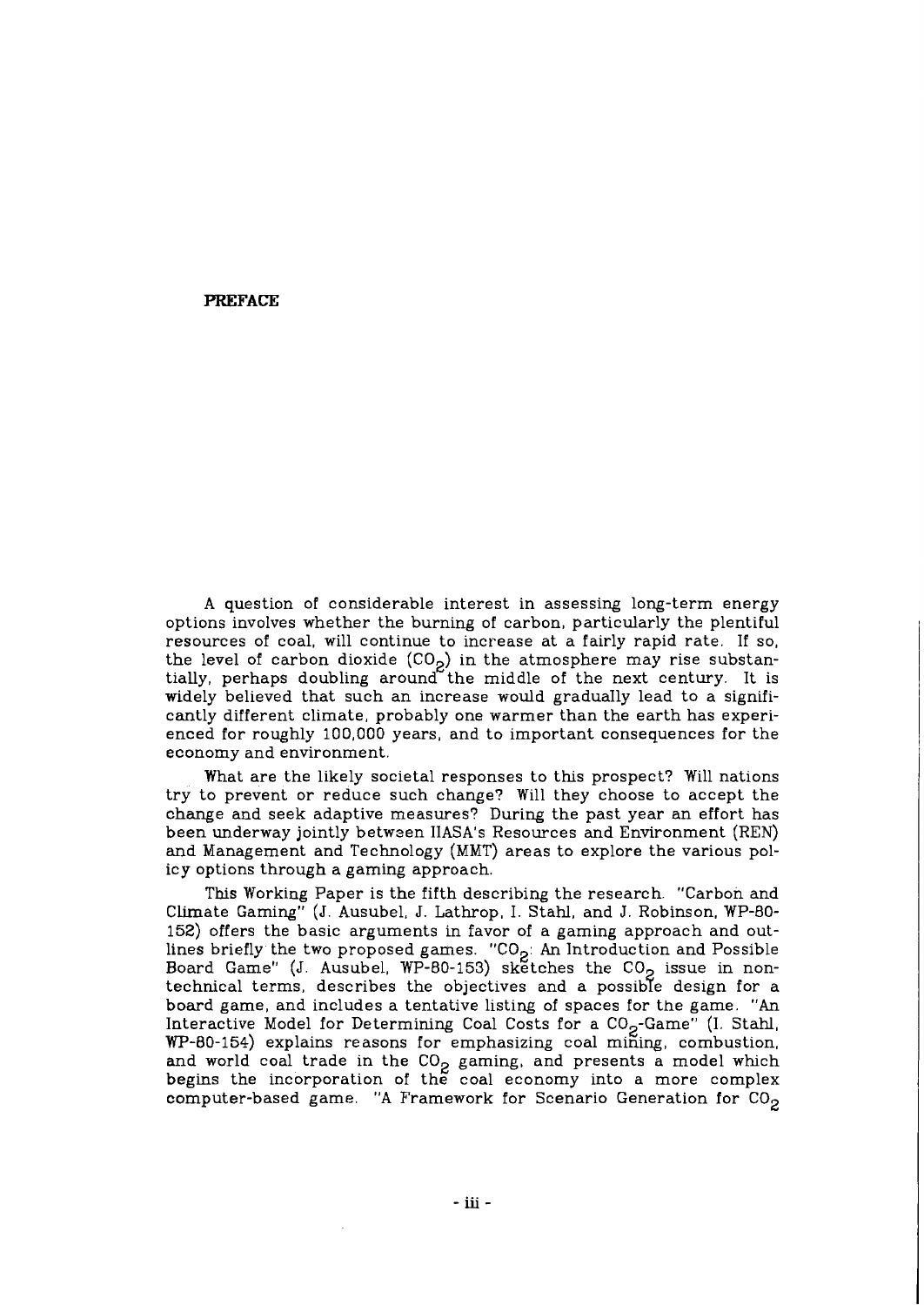## **ABSTRACT**

Previous estimates of input of fossil fuel CO<sub>2</sub> into the atmosphere are reviewed, including those of **NAS, IIASA, IEA,** and Marchetti. Methods employed largely disregard that if  $CO<sub>2</sub>$ -induced changes are indeed harmful then there may be efforts to prevent emissions. There is a need to include explicitly societal response to increasing  $CO_{2}$  emissions in estimating future input as well as the strategic interaction among national energy policies. Economic theory of the general equilibrium type, game theory, and computer simulation (without humans) have disadvantages in this regard. Gaming, involving humans playing the roles of various nations, may be an illuminating approach to the problem. **A**  simple game, focusing on coal, trade, and many nations is proposed as an initial effort.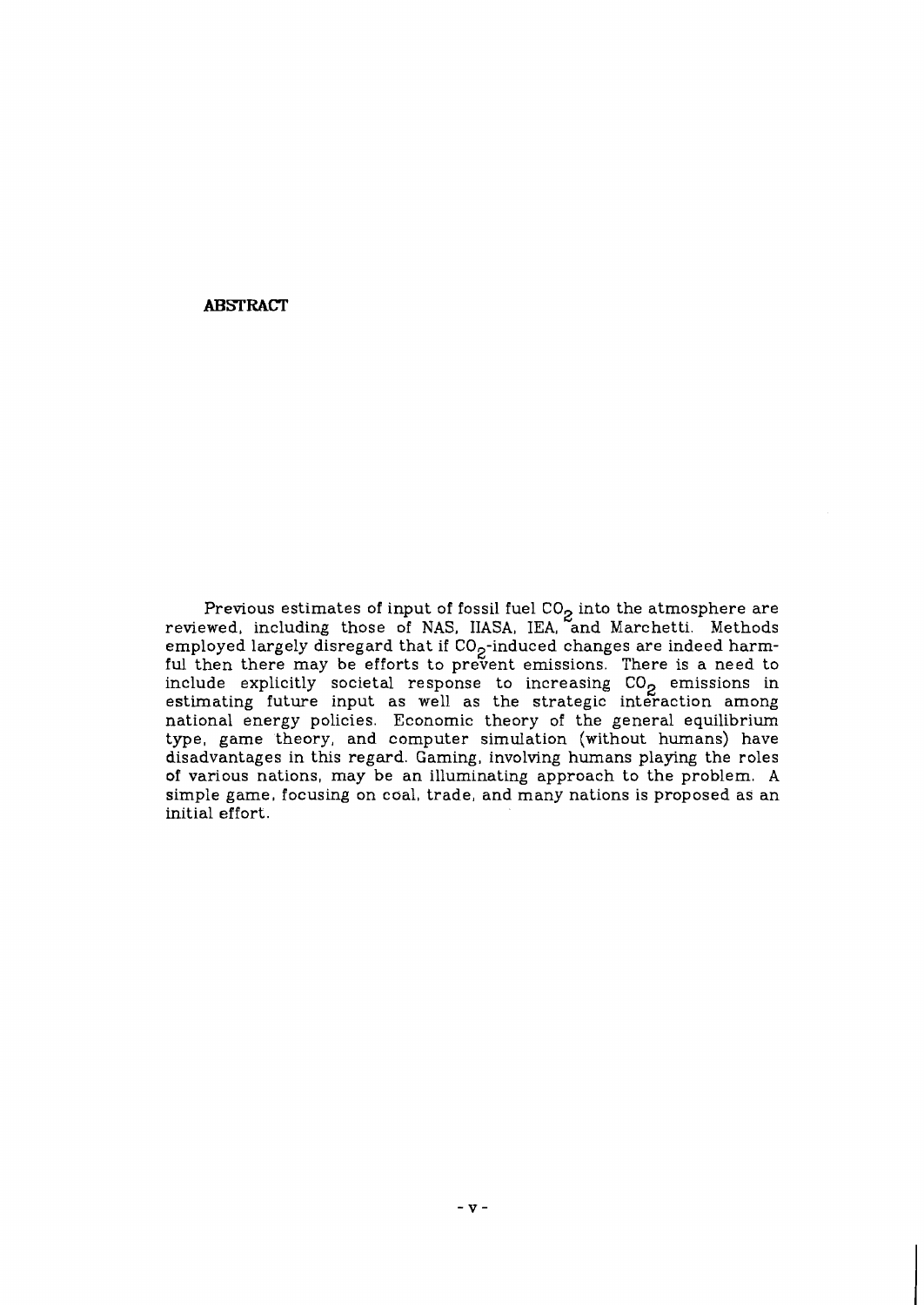Gaming" (J. Robinson and J. Ausubel, WP-81-34) develops a framework for the generation of integrated scenarios of carbon use and climatic impacts in the computer-based game and for strengthening the design of the board in the board game. It also begins the elaboration of the events which are an important basis for CO<sub>2</sub> scenarios. This Working Paper further develops arguments on how the proposed computer-based game may improve estimates of future input of fossil fuel CO<sub>2</sub> into the atmosphere.

The carbon and climate gaming effort has benefitted greatly from comments from people who have read the various working papers and played the early versions of the board game. The research is still evolving, and ideas about how to improve the approach continue to be most welcome.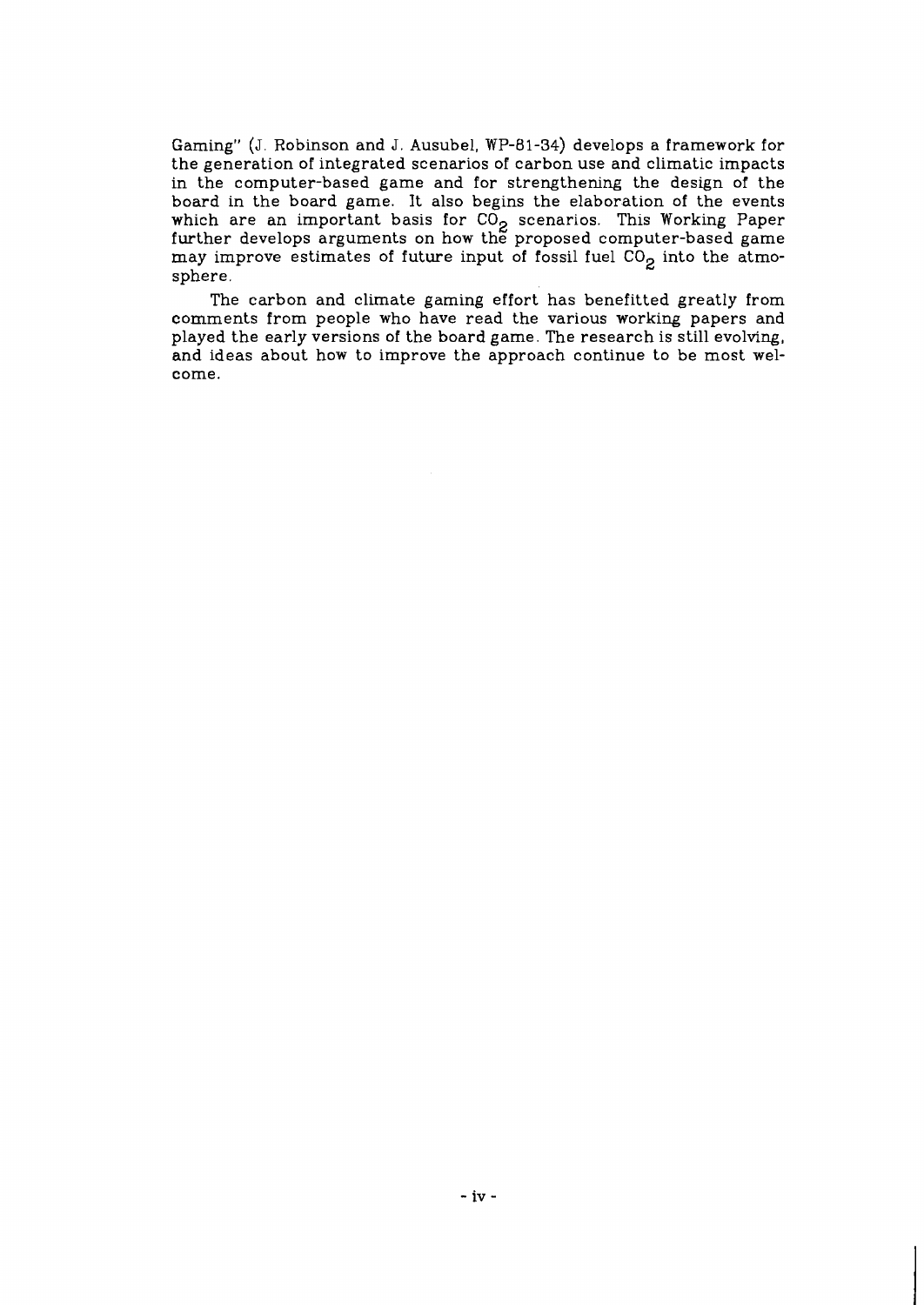# **CONTENTS**

| Previous Estimates                                            |    |
|---------------------------------------------------------------|----|
| <b>NAS</b>                                                    | 2  |
| IIASA                                                         | 2  |
| <b>IEA</b>                                                    | 3  |
| Marchetti                                                     | 4  |
| Comparing the Scenarios                                       | 4  |
| A General Deficiency                                          | 5  |
| Ways to Study Societal Responses to the $\texttt{CO}_2$ Issue | 6  |
| Do Not Study at All                                           | 6  |
| Optimization                                                  | 6  |
| Game Theory                                                   | 7  |
| The "Tragedy of the Commons" Game                             | 7  |
| A Game of Opposing Interests                                  | 9  |
| Studying the Game Situation                                   | 10 |
| Economic Theory                                               | 10 |
| Game Theory                                                   | 10 |
| Simulation                                                    | 11 |
| Gaming                                                        | 12 |
|                                                               |    |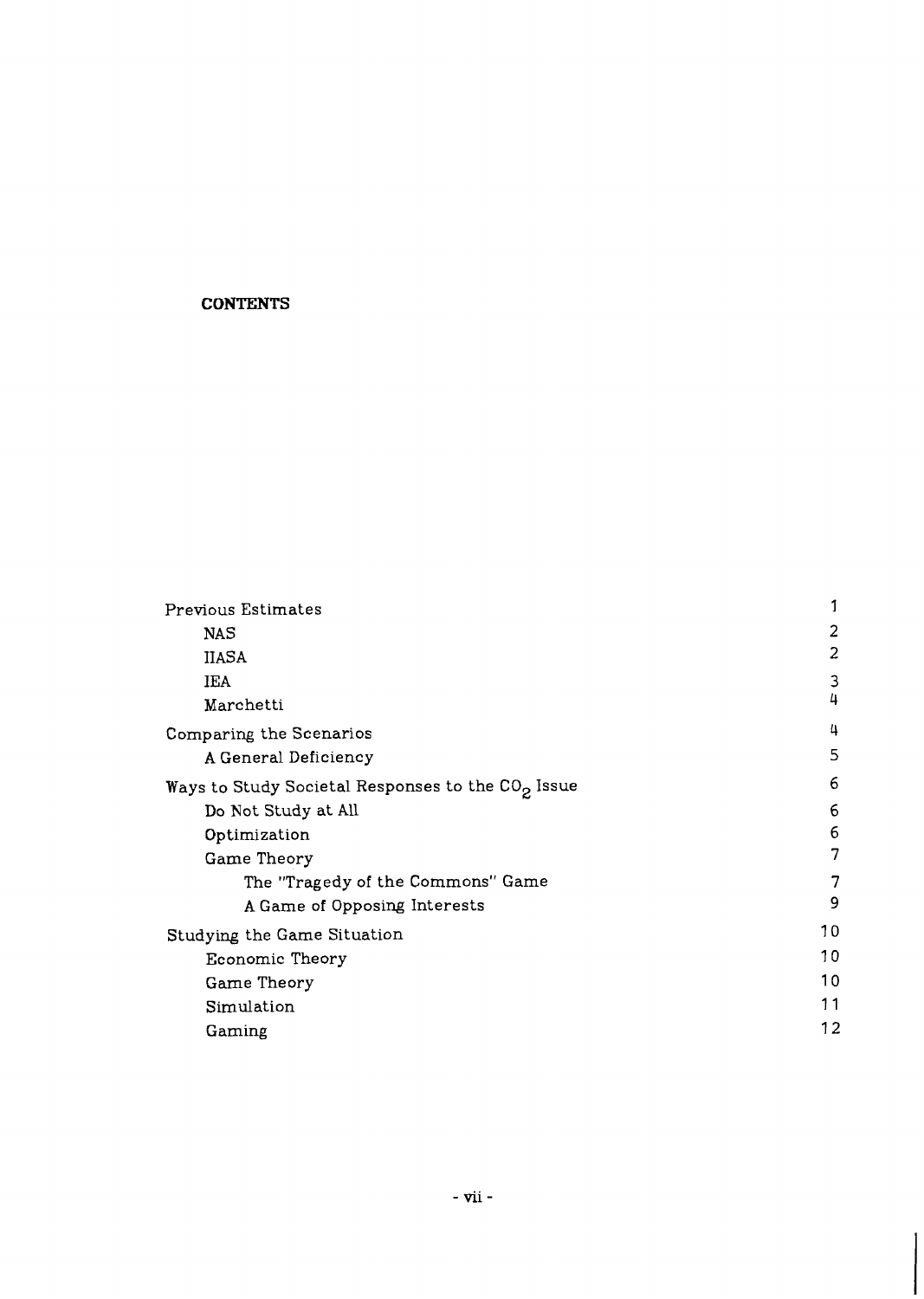| Main Characteristics of the Proposed Game | 13 |
|-------------------------------------------|----|
| Why Coal?                                 | 13 |
| Why Trade?                                | 15 |
| Why Many Countries?                       | 17 |
| General Structure of the Game             | 18 |
| Conclusions                               | 19 |
| References                                | 21 |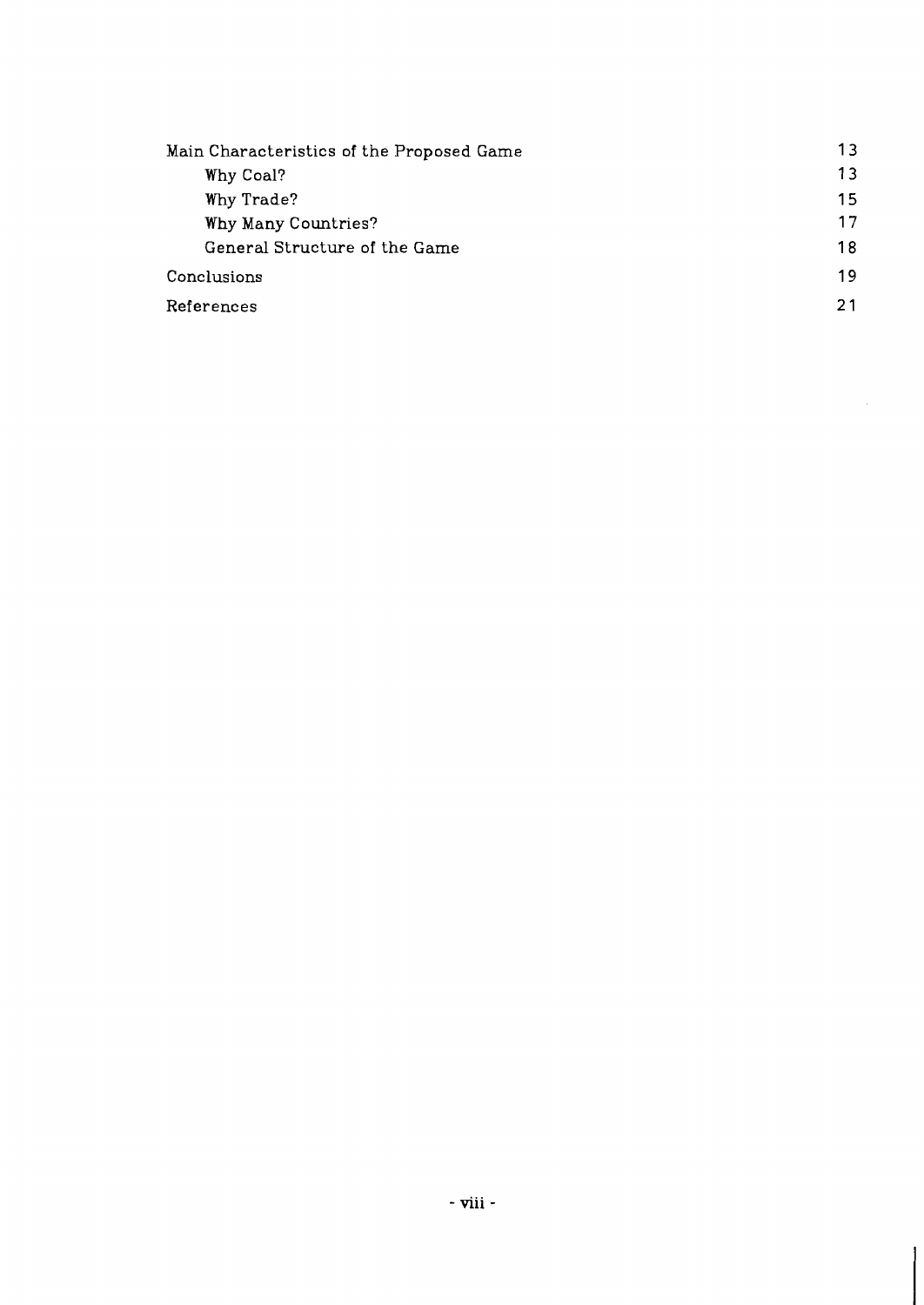# **ESTIMATING THE FUTURE INPUT**  OF FOSSIL FUEL CO<sub>2</sub> INTO THE ATMOSPHERE **BY SIMULATION GAMING**

Ingolf Stahl and Jesse Ausubel

#### **1. PREVIOUS ESTIMATES**

A question of fundamental importance in evaluating the carbon dioxide issue is how much  $CO<sub>2</sub>$  is likely to be put into the atmosphere from burning of fossil fuels over the next 50 to 100 years. **A** wide range of estimates has been offered. Whle the numbers have varied a great deal, there has been a similarity of approaches.

Often the approach is simply to take the current level of fossil fuel combustion and multiply it by an assumed constant rate of change. Rotty (1977) estimated that historically  $CO<sub>2</sub>$  emissions from fossil fuel burning and cement manufacture have increased 4.3% per year except for periods of the two world wars and the global economic depression of the early 1930s. This figure of 4.3% has commonly been used to project future levels of atmospheric  $CO<sub>2</sub>$ . For example, a JASON report (1979) opens with the statement, "If the current growth rate in the use of fossil fuels continues at 4.3% per year, then the  $CO<sub>2</sub>$  concentration in the atmosphere can be expected to double by about 2035..."

While the 4.3% figure seems to have been the one most often discussed in the literature (Munn and Machta, 1978; World Climate Programme, 1981), arguments are, of course, made for estimates on both sides of this number. At the low extreme, one finds the projections of Lovins (1980). With a slight decrease of use of fossil fuels, a  $CO<sub>2</sub>$  "problem" never comes about. With a zero growth rate, a doubling of atmospheric  $CO_{2}$  is estimated to occur in 2119, almost 140 years from now. At the high extreme, one finds the 50 terawatt (TW) global energy scenario proposed as a limiting case by Niehaus (1979). This scenario analyses the consequences for atmospheric  $CO<sub>2</sub>$  if all of a high projected energy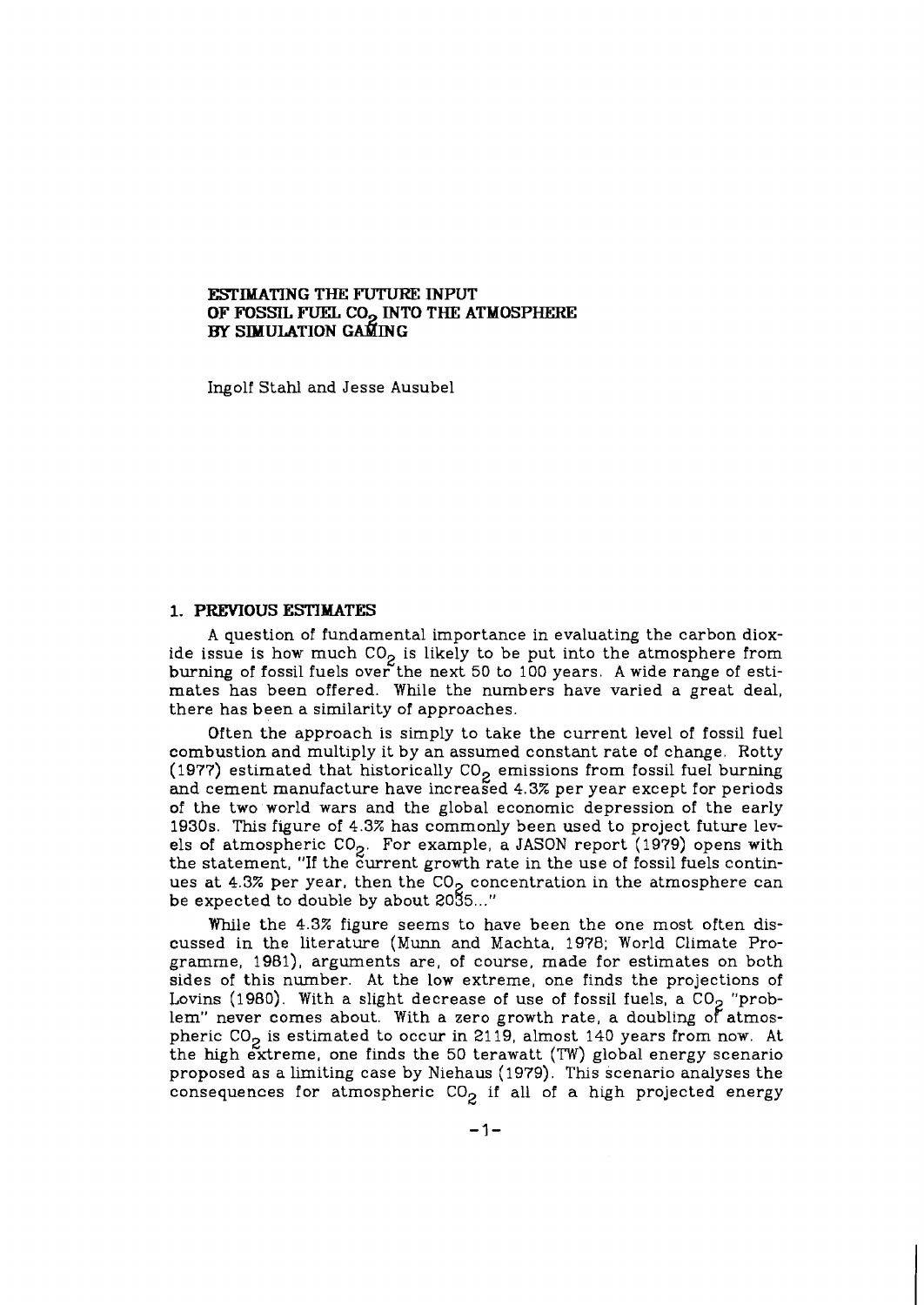demand is covered by fossil fuels.

Most energy scenarios lie in between and project a continued growth of energy demand to between 20 TW and 35 TW over the next 50 years. (Estimated global primary energy supply in 1975 was about 8 TW (IIASA, 1981).) These include scenarios developed for studies by the US National Academy of Sciences (NAS), the International Institute for Applied Systems Analysis (IIASA), and the Institute for Energy Analysis (IEA). Whenever these scenarios do not project a large share of nonfossil energy, they lead to relatively serious concerns about climatic change in the next 50 to 100 years. Let us briefly examine the character of these projections which are the basis of much of the concern about  $CO<sub>2</sub>$ .

#### **1.1. NAS**

Perry and Landsberg (NAS, 1977) project world energy consumption and emissions to the year 2025. The projections are for 11 geographic regions, whch are sometimes large nations and sometimes aggregates of nations, based on estimates of the supply of energy resources of various kinds and energy demand. Demand is derived from projections of population, GNP, and the relationship of GNP per capita and energy consumption. Energy resources produced in a region are used to supply regional demand to the extent that production has been estimated to be able to meet demand.

Emissions are calculated for two situations. On the one hand, if regional demand exceeds regional production, an estimate is made assuming a new renewable, nonpolluting energy resource would be available to meet the deficiency of nonrewable resources. On the other hand, an estimate is made for the situation where regional deficiency would be met by coal, the fuel in greatest supply. Based on these assumptions, annual world  $CO<sub>2</sub>$  emissions in 2025 would be about 14 gigatons of carbon (Gt C) in the first case and about 27 Gt C in the second case, or about **3** to 6 times current levels. There is no feedback between environmental change and energy strategy, other than the possibility of being on one or another path at the outset.

# **1.2. IlASA**

The IIASA Energy Program (Niehaus and Williams, 1979; IIASA, 1981) analyzed several hypothetical energy strategies for the period up to the year 2100 for their implications for atmospheric  $CO_{2}$ . Distribution of energy supply among coal, oil, gas, solar, and nuclear is derived from a global energy model developed by Voss (1977). This model is structured into six sectors: population, energy, resources, industrial production, capital, and the environment. There is no geographic disaggregation. Proportions of fossil fuels used are determined by the Voss model, with some additional consideration of available resources.

Among the scenarios explored (Niehaus and Williams, 1979) are four in which global demand levels out to either 30 TW or 50 TW in 2100. In both the lower and higher demand cases there is an analysis in which nuclear and solar energy play an important role and in which they do not. Table 1 shows the reserves of fossil fuels used in each strategy.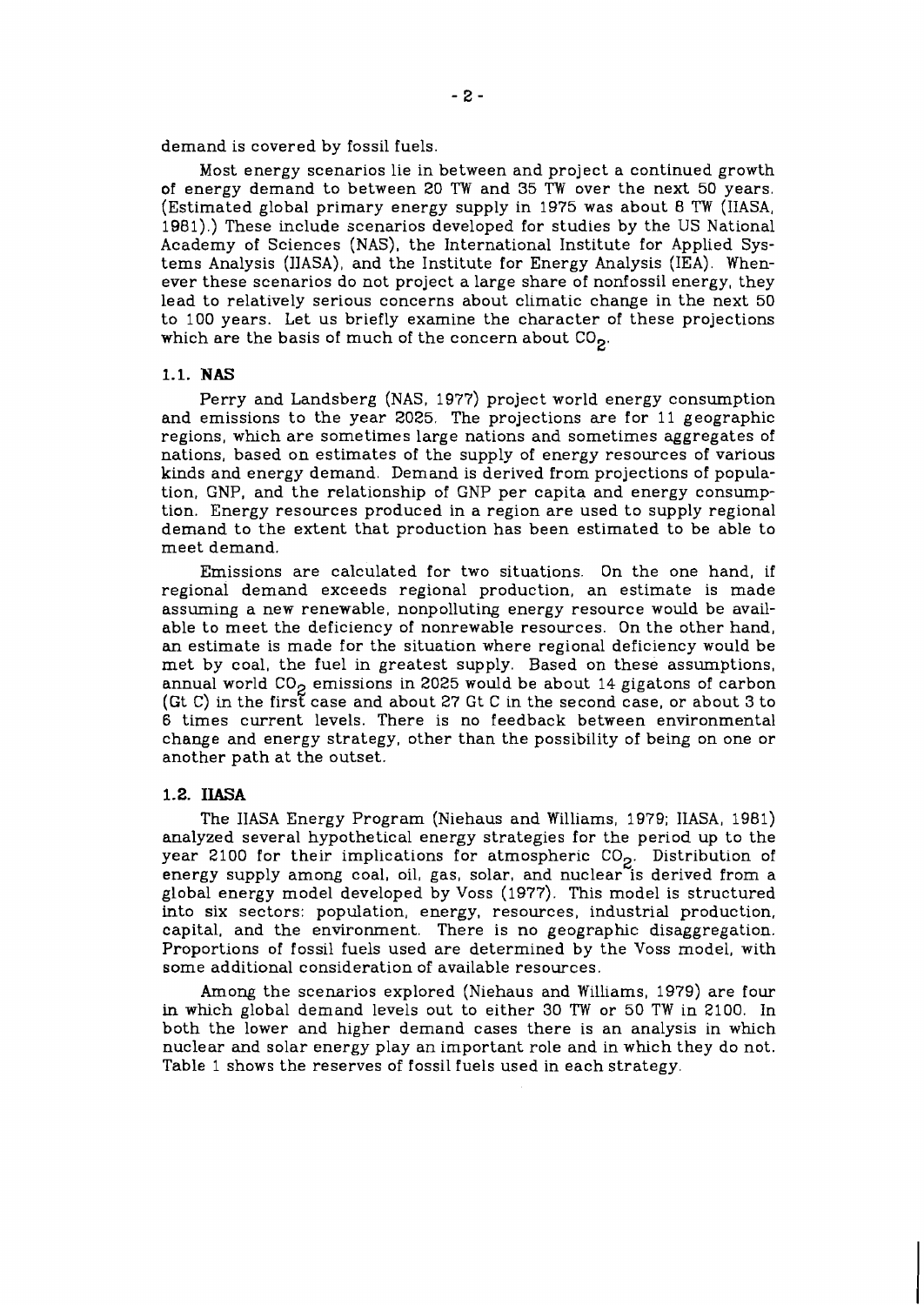| Strategy                     | Coal<br>Gt C | O11<br>Gt C | Gas<br>Gt C |
|------------------------------|--------------|-------------|-------------|
| 30 TW with solar and nuclear | 170          | 170         | 110         |
| 50 TW with solar and nuclear | 230          | 210         | 130         |
| 30 TW fossil fuel            | 1980         | 190         | 120         |
| 50 TW fossil fuel            | 3020         | 230         | 140         |

Table 1. Reserves of fossil fuels used in different strategies.

SOURCE: After Niehaus and Williams (1979).

The scenarios with reliance on nuclear and solar energy lead to peak **C02** emissions of less than 10 Gt C per year, whle the scenarios with reliance on fossil fuels lead to emissions of about 22 Gt C and 30 Gt C in 2025, increasing somewhat thereafter. Whle consideration is given to available fossil resources at the global level, no more detailed study is undertaken. As in the NAS study, the only feedback between  $CO<sub>2</sub>$ -induced environmental change and energy strategy is the one implicit in choice between paths at the outset.

# **1.3. IEA**

For several years, Rotty and co-workers at IEA (Rotty, 1977, 1978, 1979a; Marland and Rotty, 1979) emphasized extrapolation of figures in the vicinity of the 4.3% estimate of historic annual increase in  $CO<sub>2</sub>$  emissions. Based on demand and fuel share projections made for  $si\tilde{x}$  world regions, an annual fossil fuel release of  $CO<sub>2</sub>$  containing 23 Gt C for 2025 is calculated. Arbitrary global fossil resource usage rates are applied for very long term tests of sensitivity of atmospheric concentrations.

A more recent paper (Rotty and Marland, 1980) begins to evaluate constraints on fossil fuel use. Three kinds of constraints are discussed: resource, environmental, and fuel demand. With respect to the resource constraint, Rotty and Marland (1980) conclude that the fraction of total resources already used is so small that physical quantities cannot yet be perceived as presenting a real constraint. However, it is mentioned that unequal geographic distribution of the resources probably will continue to be a source of international stress. Climatic change as an environmental issue is also dismissed as a constraint to fossil fuel use. "Although global warming of about 1'C to 1.5'C over a 50-year time span is enough to cause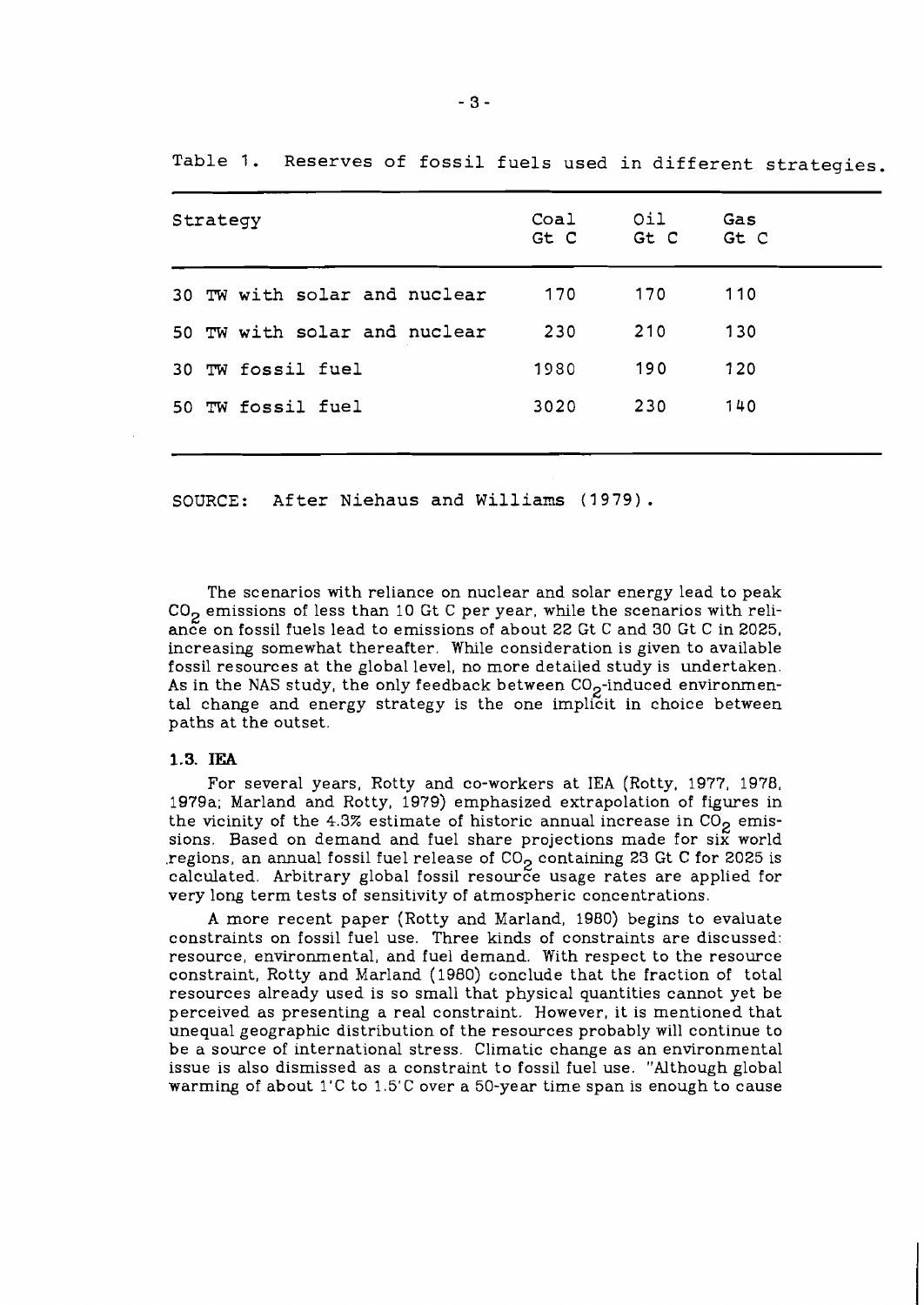concern among climatologists, it is probably not enough'to cause a revision in policy of fossil fuel use -- especially at the beginning of the 50-year period, and when fossil fuels play a major role in the global economy." Arguments other than the uncertainty about possible costs of climatic change are not presented to back this conclusion.

In contrast, Rotty and Marland (1980) discuss at some length that slower growth in fuel demand dictated by social and economic factors will limit fossil fuel use. Reduced economic growth is projected as a result of problems with capital and escalating costs and shifts toward conservation and less energy intensive industries. It is unclear whether international stress and threat of environmental change are themselves elements in causing the reduction in demand. In any case, summing up estimates for about a dozen countries and half a dozen aggregate regions results in a CO<sub>2</sub> release in 2025 of about 14 Gt C, an annual growth rate of 2% per year over the current level.

# **1.4. Marchetti**

One other projection, employing a quite different logic, must be mentioned. Marchetti (1980) has made a forecast of the amount of  $CO_2$  which will be emitted to the year 2050 based on a logistic substitution model of energy systems (Marchetti and Nakicenovic, 1979). This model treats energies as technologies competing for a market and applies a form of market penetration analysis. **A** logistic function is used for describing the evolution of energy sources and is fitted to historical statistical data. The driving force for change in this model appears to be the geographical density of energy consumption, and the mechanisms leading to the switch from one source to another are the different economies of scale associated with each energy source. The approach downplays the causal importance of resource availability, political arguments, and prices.

With data on energy consumption back to 1660 and including both commercial and noncommercial (wood, farm waste, hay) energy sources, the slope of the fitted curve of energy demand implies an annual growth of 2.3% . (This contrasts with Rotty (1979b) who finds that commercial energy supply, excepting times of world conflicts and depression, has grown at a rate of about 5.3% since 1860.) Applying a future growth rate of **3%,** Marchetti calculates energy consumption for the various sources for the period 1975-2050 based on the logistic equations. The model predicts a relatively rapid phaseout of coal, a quite important role for natural gas, and over the next 50 years a negligible role for new sources other than nuclear. The model predicts a cumulative increase in atmospheric carbon to the year 2050 of about 400 Gt, an amount below most other estimates, as well as a gradual reduction in atmospheric  $CO_{2}$  thereafter.

# **2. COWARING THE SCENARIOS**

Comparison of the scenarios shows ;ome features in common. Most prominent is an assumption that virtually all easily accessible oil and gas will be consumed. This assumption is difficult to argue with; the timing may be a point of contention, but these sources seem too attractive to remain underground.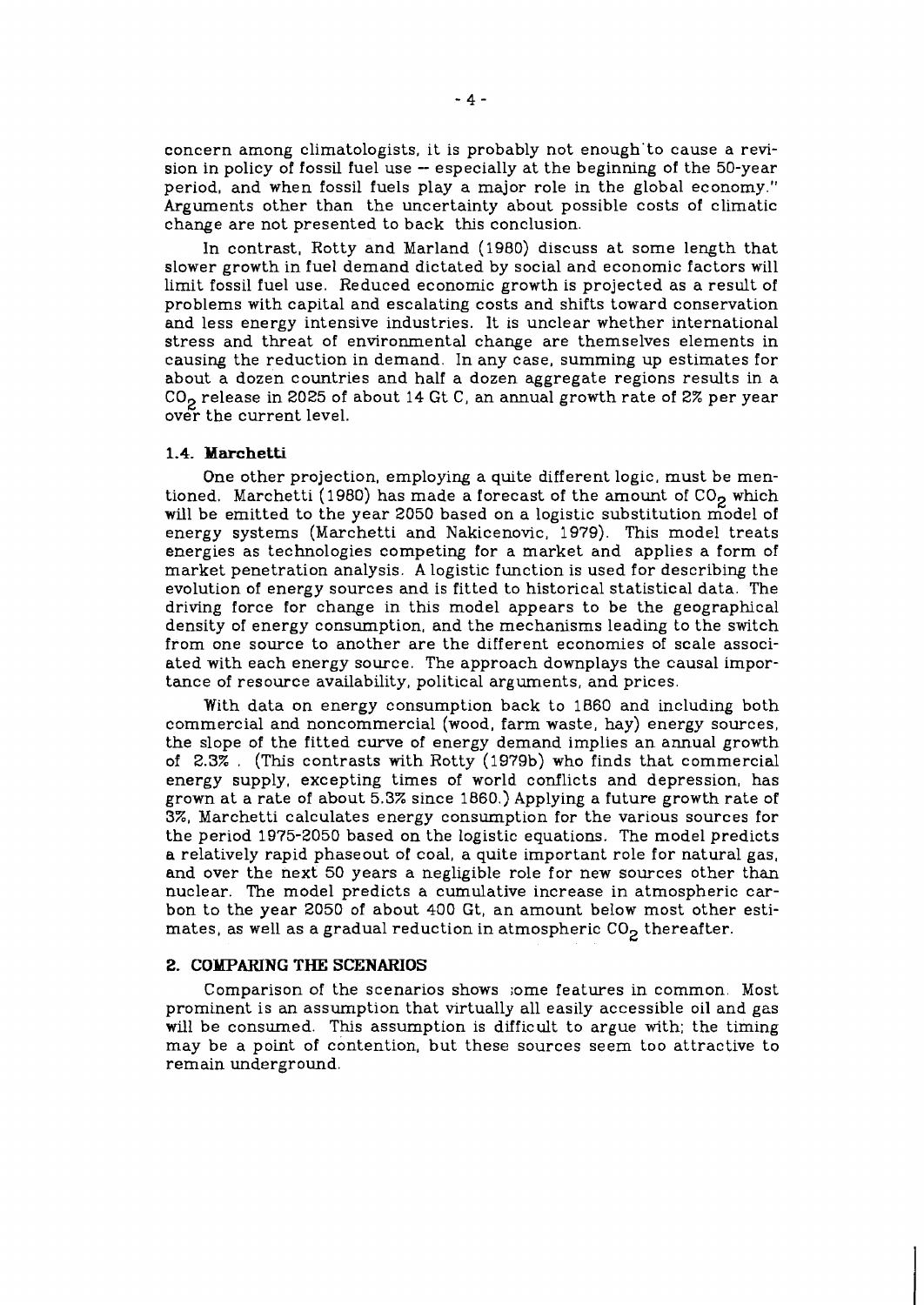However, the scenarios differ considerably, some suggesting an annual emission in 2025 of less than 10 Gt and others suggesting as much as 30 Gt. Since the scenarios differ so much, certain questions begin to arise. Is there some way to choose among them? Which is more likely? Is there a way to improve or bound the estimates generally? One way of choosing among the scenarios would clearly be to select on the basis of other assumptions, for example, about overall population or economic growth. Similarly, arguments can be made about lifestyle change or technical efficiency.

One perhaps more researchable means of both evaluating the scenarios and improving future forecasts may be to look for internal consistency. Do the various levels of emissions presuppose plausible patterns of international trade? Are they based upon distributions of natural resources which are in line with current estimates? Do they violate notions of national behavior?

#### **2.1. A General Deficiency**

The estimates above have a general deficiency when applied to analysis of the  $CO<sub>2</sub>$  issue. These are projections in which the estimates of ejected CO<sub>2</sub> are almost incidental; if the CO<sub>2</sub> issue is indeed trivial, then the estimates may be consistent. However, if the issue is more serious, than the method of estimation needs to take into account the changing level of  $CO<sub>2</sub>$  itself. That is, there is a need for feedback between environmental change and energy use.

If the emission of  $CO<sub>2</sub>$  is harmful in the long run for certain countries, possibly for many countries, then at some time interest in preventing C02 emissions will rise. Indeed, suppose that it becomes reasonably certain during the next one to three decades, either through results of more extensive research or by an actually experienced minor change in climate, that the effects of  $CO<sub>2</sub>$  emissions will be strongly negative for at least some countries. What would be the likelihood of reducing emissions? What forms of control might be feasible? What will be the effect of prevention efforts on emissions?

Focusing on this aspect of the issue indicates that a forecast of  $CO_2$ emissions should not be a description of a mechanistic process but an analysis of the interaction between actual or perceived effects of  $CO<sub>2</sub>$  and the actions taken by various decision makers. Human decision makers largely determine how much  $CO<sub>2</sub>$  is added to natural sources and released to the atmosphere. In theory at least, governments and peoples could make the issue dissolve by deciding to reduce significantly the burning of carbon. It is their perception of the consequences of  $CO<sub>2</sub>$  emissions as well as their interaction with each other that will determine the decisions and thus the amount of  $CO_{2}$  emitted.

The question of CO<sub>2</sub> emissions should not be regarded as only a technical one, but rather as one involving societal responses, where decision makers are a central focus. By focusing on the decision making processes and the effect of information on these processes, one can also hope to advance discussion of other important questions. For example, can we wait to take preventive action on  $CO_{2}$  until we know with certainty about the effects of  $CO_2$ ? Is the time lag among perceived effects,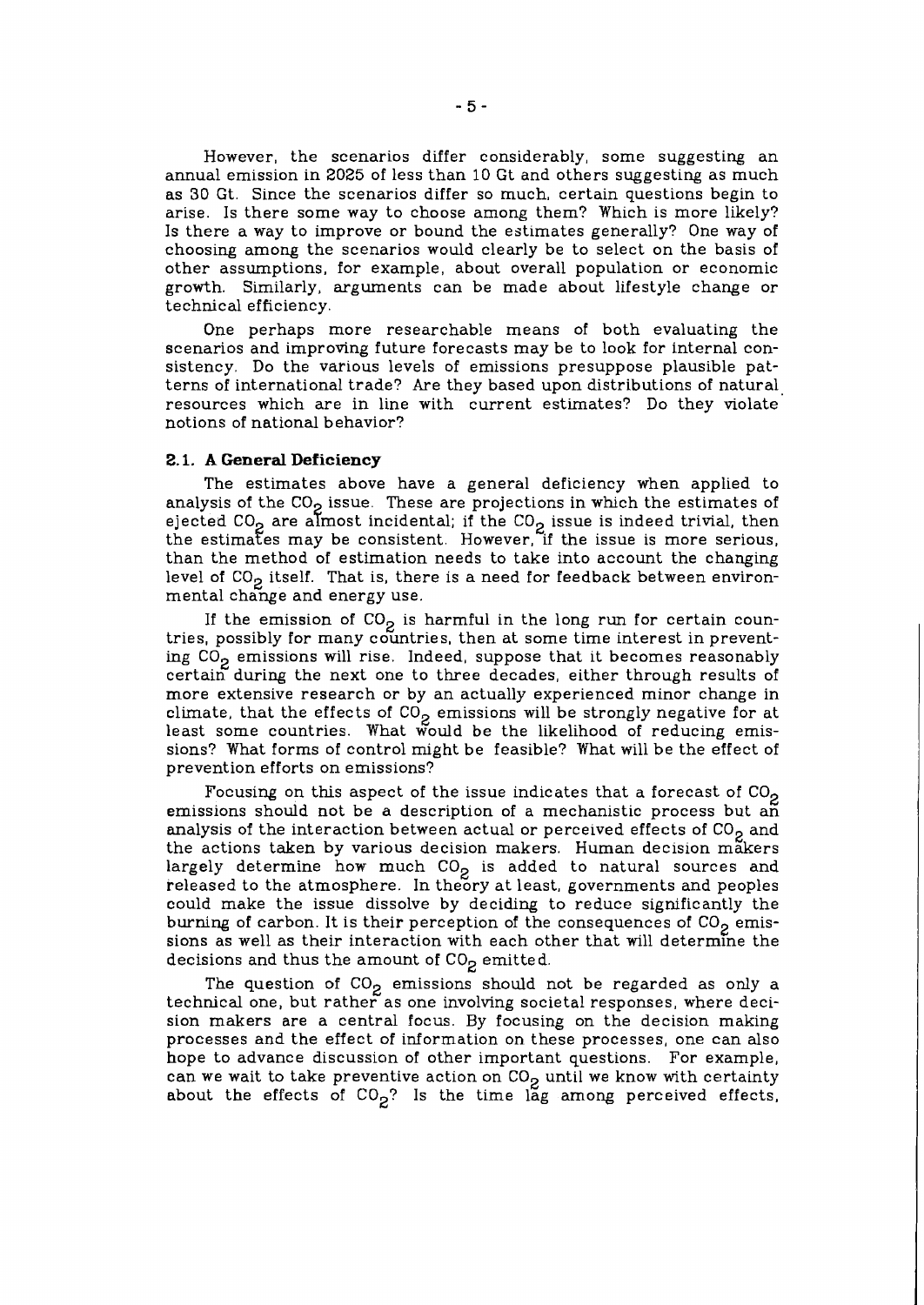decisions, and adjustments so long that recommendations for action should be given quite soon?

# **3. WAYS TO STUDY SOCIETAL RESPONSES TO THE CO<sub>2</sub> ISSUE**

Having established the reason for studying societal responses to the  $CO<sub>2</sub>$  issue, the question becomes what research strategy may shed light on **?** he problem.

#### **3.1. Do Not Study at All**

The first possible answer is not to study the question at all. Many would stress the enormous complexity and long time perspective, implying that all findings would be uselessly hypothetical. Others would say, continue to leave the problem entirely as a concern of'physical scientists. We do not, however, subscribe to these attitudes. That a problem is difficult, complex, and long-term does not mean that research will have no value. If the question is potentially important, serious attempts to explore it are worthwhile from several points of view. It is evident that we will not come up with correct predictions about what will happen half a century from now. However, we may make substantial progress over the scant picture currently available. And, by attempting better descriptions now, we may be able to develop useful means for organizing information so that as time evolves one can give gradually better and better answers. Moreover, having a more reliable forecast 5 or 10 years from today of impending climatic change will be of little value, if we have not made progress in analysing societies' concerns about and responses to climatic change.

Another group would say that at the present time it is simply unnecessary to worry about a long-term issue like  $CO<sub>2</sub>$ . Before it becomes an acute problem, technological innovations like the "giga-mixer" (Marchetti, 1977) will take care of it. We are not certain that such a technologically optimistic view is justified. We by no means rule out the possibility of such solutions, but the probability of the absence of such solutions is large enough that thinking about a world with increasing  $CO<sub>2</sub>$  in the atmosphere is an important research task.

Hence we proceed with looking for concrete proposals on how to study societal responses to the prospect of hgh levels of burning of carb on.

## **3.2. Optimization**

One approach is that of optimization, searching for the best possible outcome of exploitation of carbon and climatic resources. In simplest terms, one makes some best estimate of the impact of  $CO_{2}$  and climatic change on economic activities and maximizes the present value of the benefits of burning carbon and the costs and benefits of the impacts caused by resulting levels of  $CO<sub>2</sub>$  in the atmosphere. Nordhaus (1979) has tried to determine an optimal path for the whole world to follow in burning of carbon with respect to the potential effects of  $CO_{2}$  on the environment and economy.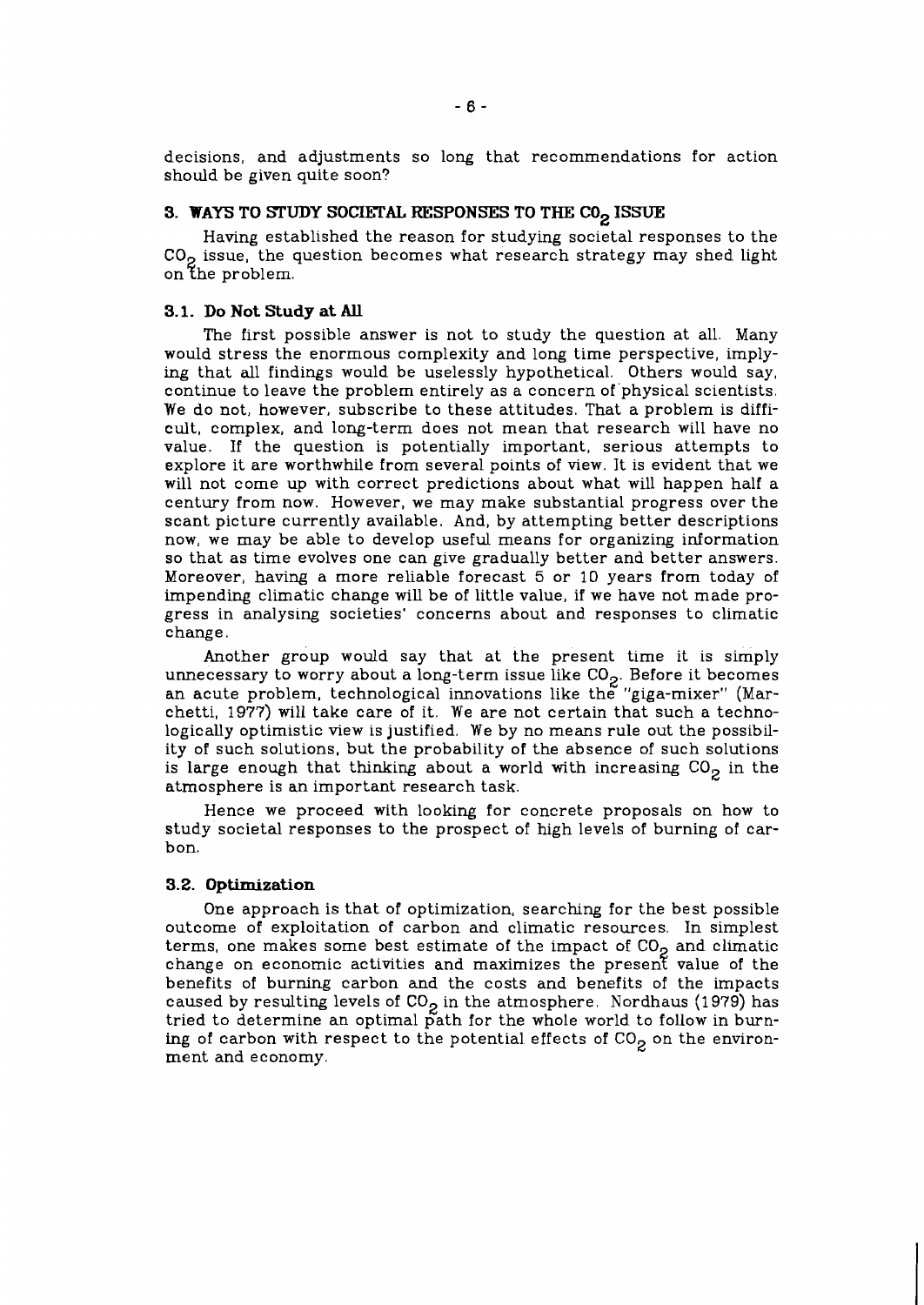There is a considerable problem with this approach. Global optimization implicitly assumes the existence of some kind of single benevolent world ruler, an entity capable of implementing the policies whch the global objective function suggests. While we do not know the geopolitical configuration of the 21st century, ths appears to be an unrealistic assumption, or at least an extreme one. It seems more likely that the world, even as integration and interdependence increase, will continue to consist of many sovereign states. Indeed, our major working hypothesis is that in the future there will be many independent nations, often having conflicting aims in regard to factors which form the  $CO<sub>2</sub>$  issue, particularly energy policy.

# **3.3. Game Theory**

To advance our understanding of the likely evolution of the  $CO_{2}$  question, it appears to be of fundamental importance to develop an analysis which can portray dynamically the conflict potentially inherent in the situation. Hence, we turn to the theory and playing of games, and the analysis of a situation involving conflicting interests in terms of gains and losses among opposing players. The conflict situation embodies at least two different kinds of games.

## **3.3.1. The "Tragedy of the Commons" Game.**

One way of seeing the  $CO_{\odot}$  issue is as a long term game involving a tragedy of the commons (Har *5* in, 1968), where the potential tragedy is use of the atmospheric common for waste disposal to the extent that a catastrophic change of climate takes place. For the sake of simplicity of exposition, this game can be represented as a kind of "Prisoners' Dilemma" (Rapoport **1974),** with interaction between two players or nations. In the  $CO<sub>2</sub>$  case, each nation regards itself as small, with its actions having a minor effect on climate, and regards other nations as one big nation, "the outer world," with a large effect on global climate.

If we let nations A and B represent many nations in the eyes of the other party, the game can be studied in the form of a simple matrix. The numbers in the matrix imply a ranking of the outcomes for each player. A player prefers an outcome with as high a number as possible, that is, a payoff of 4 is best and a payoff of 1 is worst.

We look more closely at the matrix, starting with A's decision. Recall that A sees B as a big player. If A believes that B will burn, then **A** will think that the climate will be ruined anyway in the long run, regardless of whether he himself will burn. **A** faces a choice between an outcome of 2 for burning and 1 for not burning, and A will then burn and get the short term benefits of burning.

Alternatively, suppose that **A** believes that B will not burn. Since A regards himself to be small and hence only a marginal factor in the climate, then A will still burn. In this way A achieves his best outcome, 4, with the benefits of both burning and essential conservation of the climate. A prefers the short term benefits of burning to marginally affecting the climate in a beneficial way.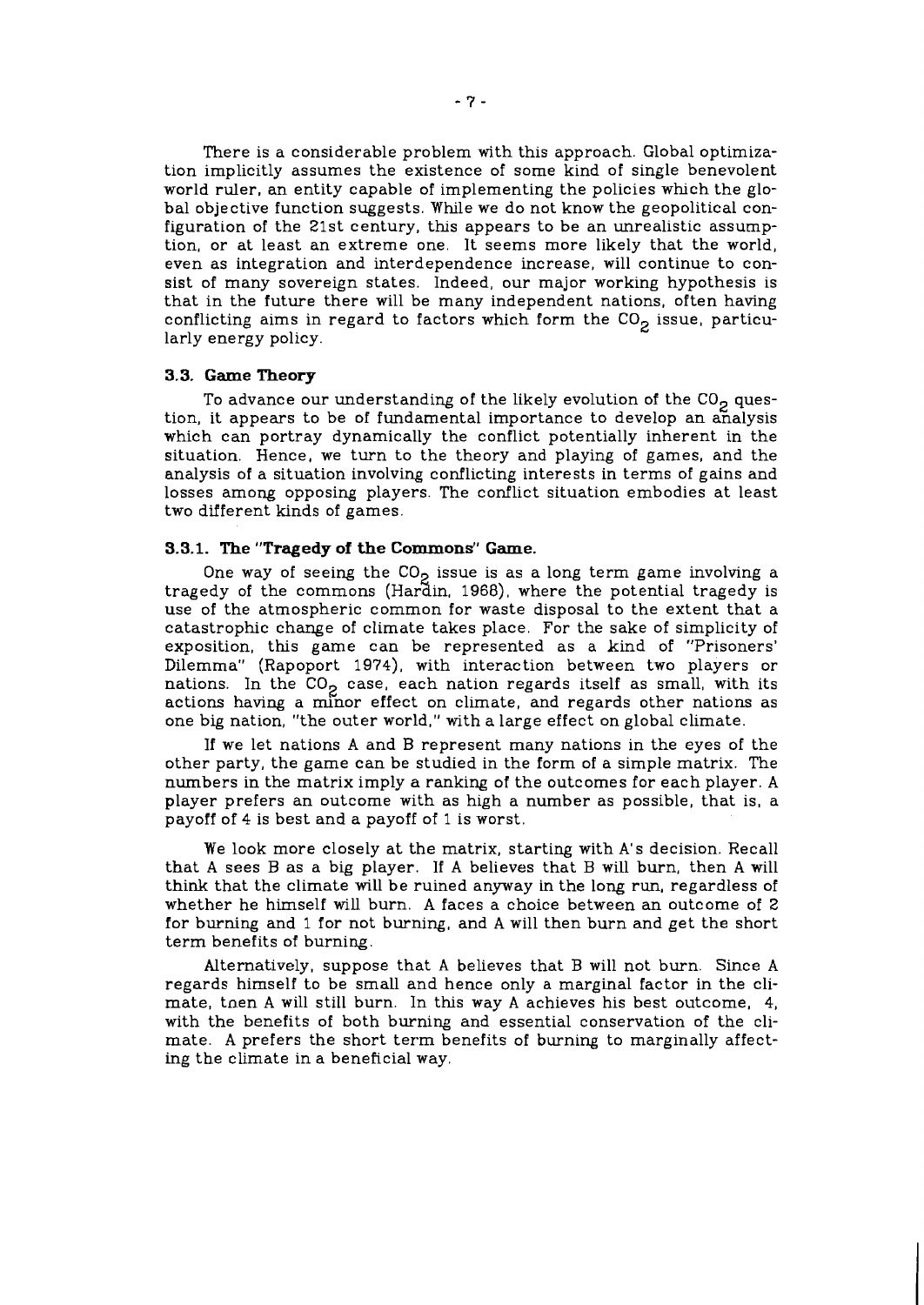Table 2. Prisoners' Dilemma Game.



Since we assume that B has a similar view of the world, in ths symmetric game the same decisions will be made by B. Each party will burn regardless of what he thinks that the other party will do. Hence, they will together reach the outcome 2,2 in spite of the fact that they would both prefer the result **3,3,** that is, that no one burns.

This is the general problem of the tragedy of the commons. If the players were committed to pursuing a strategy of cooperation, in this case of not burning, everyone would be better off. If possibilities of forming binding agreements or establishing mutual trust are lacking, then each party will act contrary to the common interest. (See Godwin and Shepard, 1980, for a discussion of the influence of specific incentive structures on the outcome of commons dilemmas.)

An advantage of presenting the commons problem in the Prisoners' Dilemma format is that it focuses on the question of whether legally binding or morally committing agreements on not burning can be reached. Furthermore, it helps relate the analysis to the extensive experimental gaming work done on the Prisoners' Dilemma. (See, for example, Guyer and Perkel, 1972.) These advantages should outwegh the argument (see Dasgupta and Heal, 1979) that the Commons problem is not formally equivalent to the many player version of the Prisoners' Dilemma game in the sense that the strategies of the equilibrium solution are not generally formed by dominating strategies.

 $-8-$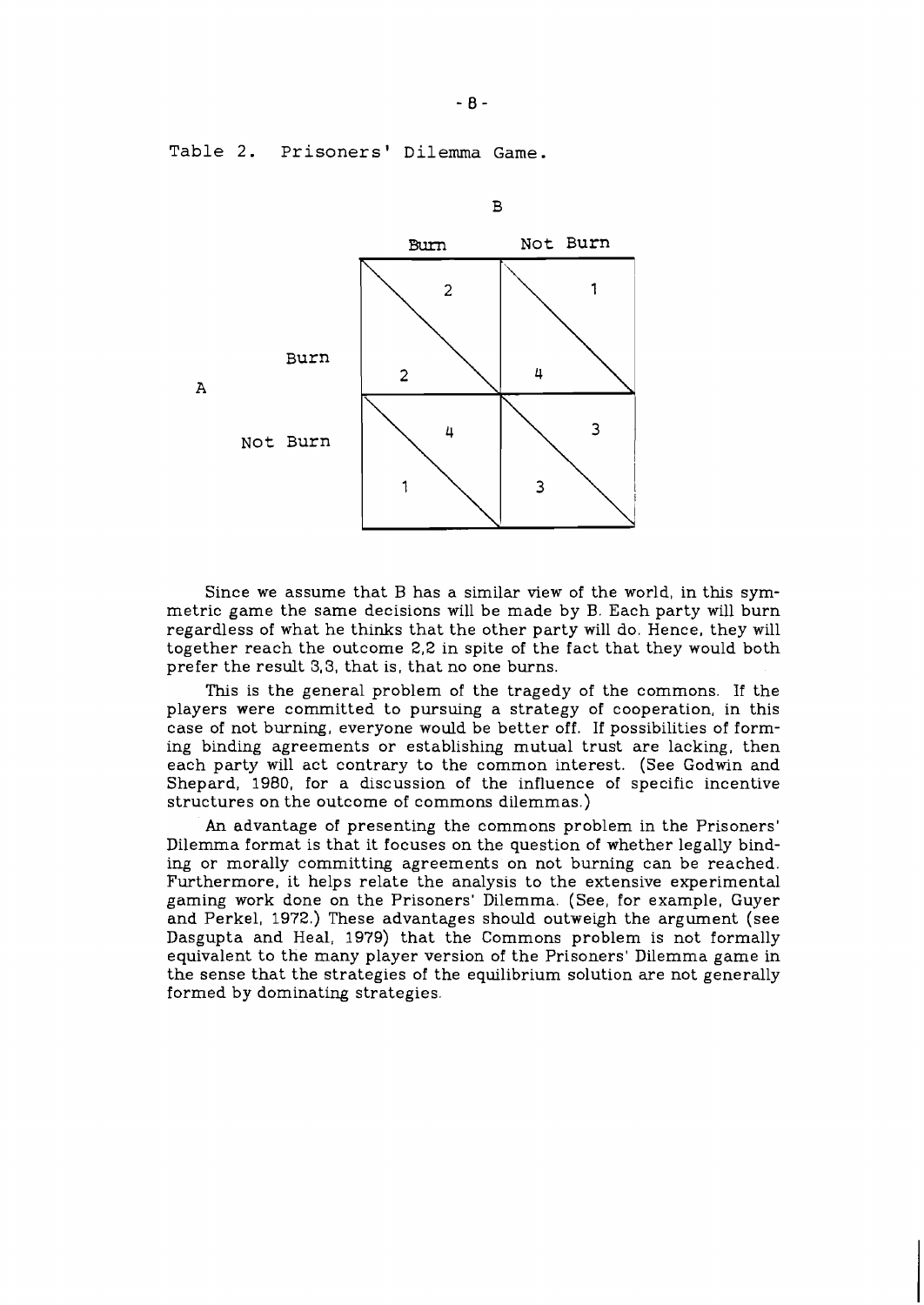#### **3.3.2. A Game of Opposing Interests.**

While the Tragedy of the Commons (Prisoners' Dilemma) game deals with the longer term problem of a catastrophic change of the climate, for example, in the form of a sea level rise induced by collapse of of the West Antarctic ice sheet, there is another game situation arising from impacts obtainable in a shorter time perspective, perhaps within a few decades. It seems quite likely that already at a global average warming of l'C, considerable changes in agricultural conditions would be experienced. (See Flohn, 1980.) Such changes could well be beneficial for some regions and adverse for others.

As a hypothetical case, let us follow Gribbin (1981), who suggests the possibility that a global warming might lead in general to problems for areas producing wheat and corn, while improving prospects in rice growing areas. Such a scenario might hold if findings about warming being associated with drier conditions in middle and hgh latitudes (Manabe and Wetherald, 1980) turn out to be correct. If one looks at the situation from a global perspective and regards population as completely mobile, one might well find that the deteriorated conditions in some areas are offset by improved conditions in other areas. However, one must recognize that many attach a high negative value to large scale population movements. If one assumes limitations on or great costs of both internal and international migration, then the situation becomes one of opposing interests between players, that is, regions or nations.

Returning to our hypothetical case, a rice player may prefer burning of carbon, not only "domestically," but also elsewhere, since it may lead to a more favorable climate. **A** wheat player, in contrast, will not only dislike the burning carried out by others, but might even find his own burning detrimental, if he is a large enough player. This example leads to a matrix like the one in Table **3.** In order to emphasize the difference from the Prisoners' Dilemma matrix described earlier, we here assume that the player Wheat is relatively large. In this matrix we see that Rice prefers the situation when both burn carbon, while Wheat prefers the situation when nobody burns. The result will be that Rice burns, while Wheat does not burn.

Table **3** could very well have other forms. The important point is that in the medium term (that is with a time horizon before a catastrophic possibility the  $CO_{2}$  issue may have a different character than in the long term. In particular, in the shorter perspective some parties might actually prefer a higher level of  $CO<sub>2</sub>$  in the atmosphere. Both game situations described here and other plausible ones, involving, for example, distribution of benefits from direct  $CO<sub>2</sub>$  "fertilization" of plants or opening of arctic transport routes, stress that it is important to have an analysis of the  $CO<sub>2</sub>$  issue that focuses on the fact that different countries have different perceptions regarding the character of a  $CO_2$ -induced warming and various societal responses may be warranted.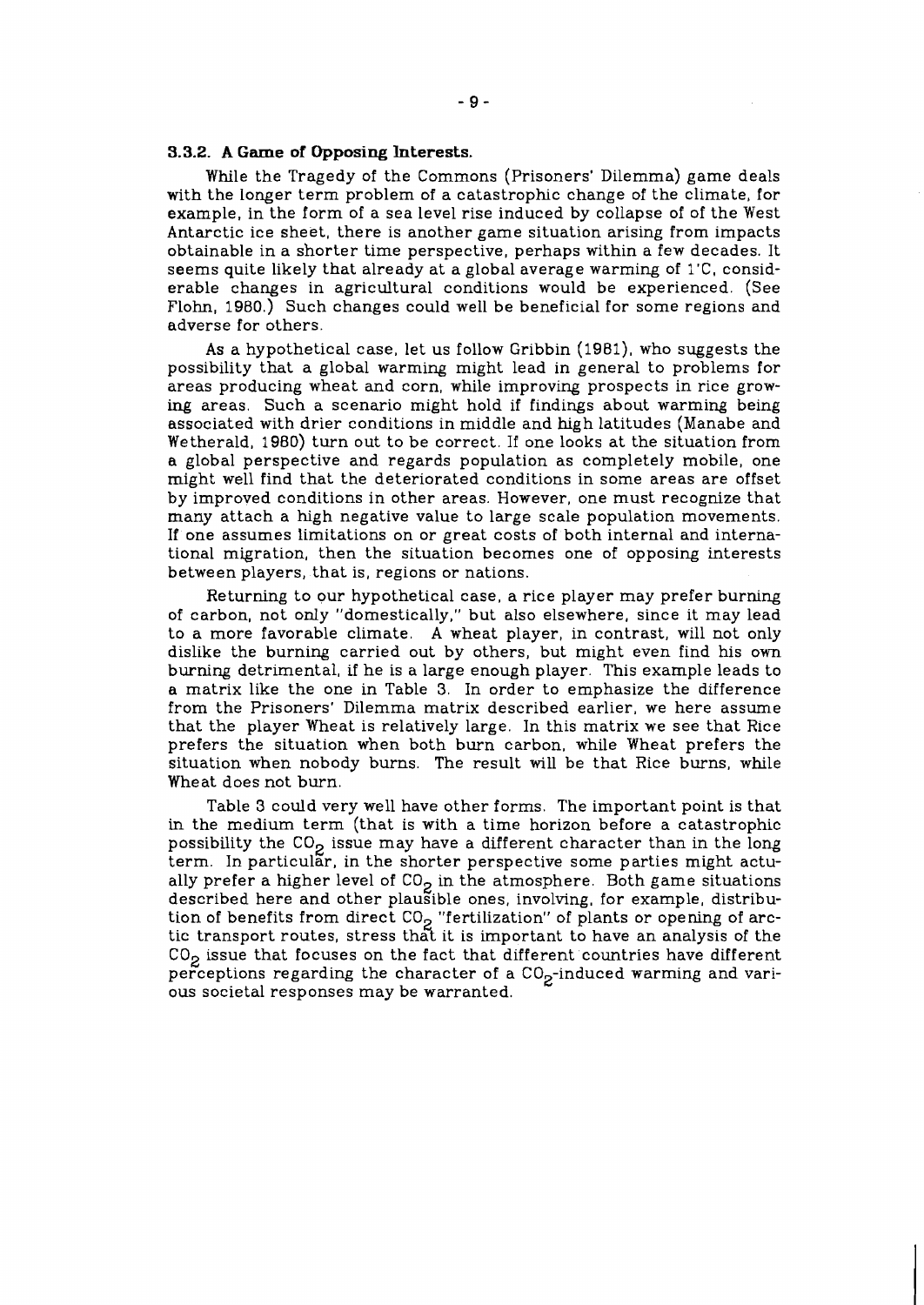Table **3.** Game of opposing interests.



Wheat

# **4. STUDYING THE GAME SITUATION**

Having established that the CO<sub>2</sub> issue involves a game situation, the more specific question of how to stu *3* y such a situation arises. In particular, focusing on the first kind of game problem, that of the Tragedy of the Commons, how does one begin to explore if there will be some agreement on international cooperation to limit carbon burning and if in the absence of such agreements a tragedy will occur.

#### **4.1. Economic Theory**

One possible approach would be to employ economic theory of the general equilibrium type. We would then assume the existence of a great many, small, independently acting countries. This assumption in itself, however, implies the answer the analysis would give. With each nation acting independently, cooperation would not take place. The basic assumption precludes analysis of strategic interdependence existing betwe en various nations.

It should be stressed that it is by no means without interest to carry out this type of economic analysis. It may provide an extreme value for what could happen if there is no cooperation at all. One might then come to understand better how serious a "tragedy" could result from the total absence of cooperation.

# **4.2. Game Theory**

To incorporate considerations of interdependence among nations, we turn to game theory, which focuses on strategic relationships between rational actors. (Rationality generally implies that each actor is maximizing his individual utility and has correct expectations about the other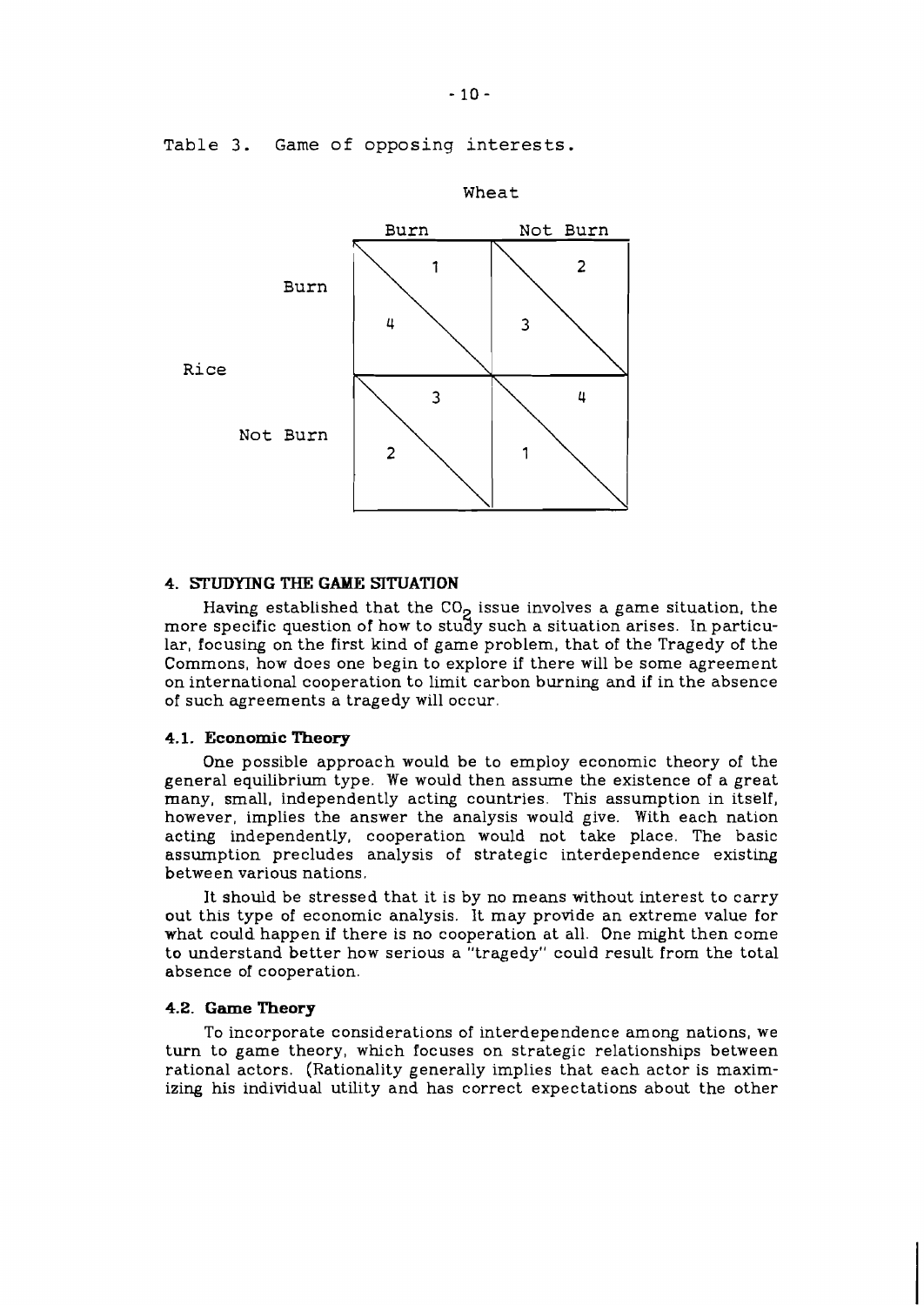actors.) Broadly speaking, game theory can be divided in two categories, cooperative theory and noncooperative theory. (See, for example, Bacharach, 1976.)

Cooperative theory implies that the parties first find and decide on a jointly optimal strategy and then proceed (if side-payments are allowed) to divide the jointly optimal result. Much of cooperative theory consists of schemes for dividing the results. Cooperative theory could thus build on the global optimization model of Nordhaus and examine the question of how to share the results of a non-tragedy outcome. In contrast, noncooperative theory does not allow any commitment to agreements. As in the Prisoners' Dilemma situation presented above and traditional economic theory, an outcome with no cooperation, most likely leading to a tragedy, is obtained. A critical problem for exploring the CO<sub>2</sub> question is which body of game theory to apply, cooperative or noncooperative, when the reality might lie between the results produced by the two extremes of complete cooperation and complete lack of cooperation.

There is little higher level theory helping to identify which of these two main bodies of theory is appropriate. The little theory there is indicates that the total number of players is one factor of importance for determining whether stable cooperation is feasible or not. The fewer the players are, the more likely one is to get some cooperative agreement on a set of jointly optimal strategies. This has been shown mainly for games with players of equal size. The idea is that belonging to a cartel is advantageous, but that in certain cases it will be more advantageous to be a party outside of the cartel, when all other parties are in the cartel. In some very simple games, with players of equal size, simple demand and cost functions, and complete information, the critical number of players has been shown to be around 4 to 6. (Selten, 1973; see also Guyer and Cross, 1980, p. 131.) In games where there are players of different sizes and complex demand and cost functions and a dynamically evolving state of information for the players, the aid which game theory can provide in estimating the outcome is quite limited.

#### **4.3. Simulation**

Realizing the complexity of the  $CO<sub>2</sub>$  situation, we next consider using computer simulation, not involving humans as players. The advantage of computer simulation is that it allows complexity in cost and demand conditions, as well as stochastic characteristics regarding the state of nature. Furthermore, in contrast to game theory, one is not required to assume complete rationality and correct expectations by the actors. Finally, computer simulation models can be run a great number of times, testing how sensitive results are to changes in various parameters.

There is, however, a major obstacle to direct use of this type of computer simulation for studying the  $CO<sub>2</sub>$  issue. We do not know how to specify the equations representing the behavior of the nations to be represented. For example, how will a large country respond when some smaller country starts to defect from an agreement? Will it also defect to punish the other country? Or, will it continue to play cooperatively for awhile, hoping to bring the other country back to cooperation? Whether we get stable international cooperation or a tragedy of the commons can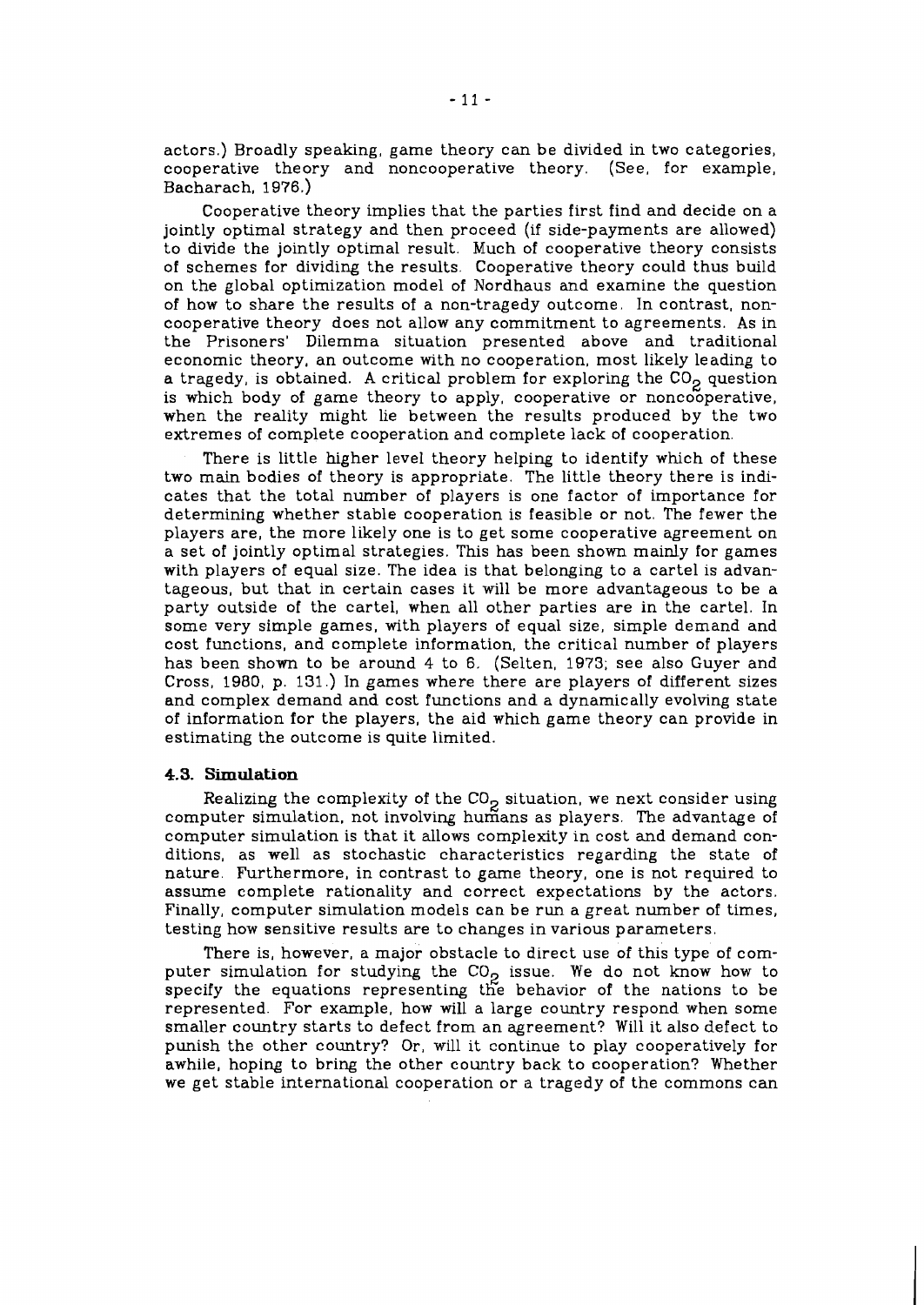depend largely on how these behavioral equations are specified.

It has been shown in other game situations that it is difficult to formulate behavioral equations for players without studying first the actual behavior of human players in several runs of a game. Even for a game as simple as the Prisoners' Dilemma played many times in a row, it has been difficult to construct reasonable simulation models without using information from a great many actual gaming experiments. (See Stahl, 1975.)

## **4.4. Gaming**

Gaming, the playing of games involving several humans, appears to be a method well-placed for gaining insights into the  $CO<sub>2</sub>$  question. (See Shubik. 1975 and 1980, for basic discussion of gaming.) It is a method which has been used with success for a variety of problems, for example, in the military and in business, in countries with different economic systems. (Brewer and Shubik, 1979; Marshev, 1981) While maintaining several of the advantages of simulation and game theory, it overcomes the problem of performing a simulation without a behavioral basis. By involving human players in the game, we can observe hunan responses in specific situations and begin to learn about the critical variable, namely the propensity of humans in this situation to build trust and to respond to noncooperation. In the exploration of societal responses to the  $CO<sub>2</sub>$  issue, gaming thus would seem logically to precede simulation without humans. While gaming appears to have certain advantages as a research tool for the  $CO<sub>2</sub>$  question, it also has benefits from the points of view of education and collection of information (Ausubel and others, 1980; Stahl, 1980; Robinson and Ausubel, 1981).

Several objections can also be raised to the use of gaming. These center on the the question of whether a game played by a small number of players in an "experimental" setting in a short time can have any validity as regards a long-term problem of enormous complexity.

It must be stressed first that gaming can give only extremely tentative answers and that we see gaming as an appropriate method for our problem, not in an absolute sense, but in a relative sense as compared to other methods. With respect to the specific game proposed in this paper, we believe there are ways to respond to some of the most common criticisms of the methodology of gaming. These objections include the following.

[I] The relationshp between the "level" of the actor in reality and the player in the game. The classic example of this problem in the gaming literature is the American college student playing the role of the Chinese foreign minister. The problem for the  $CO<sub>2</sub>$  game is probably less drastic. Given the international character of IIASA, it should be possible to have players from most of the nations covered in the game. Secondly,players will include both scientists in the energy field and people from government and industry, who, although not on the top decision level, have a good feeling for the real decision making process. In this regard experience with a IIASA regional water cost allocation game played with water and regional planners in Bulgaria, Italy, Poland, and Sweden is encouraging (Stahl and others,l981). It should be mentioned that the positive experience in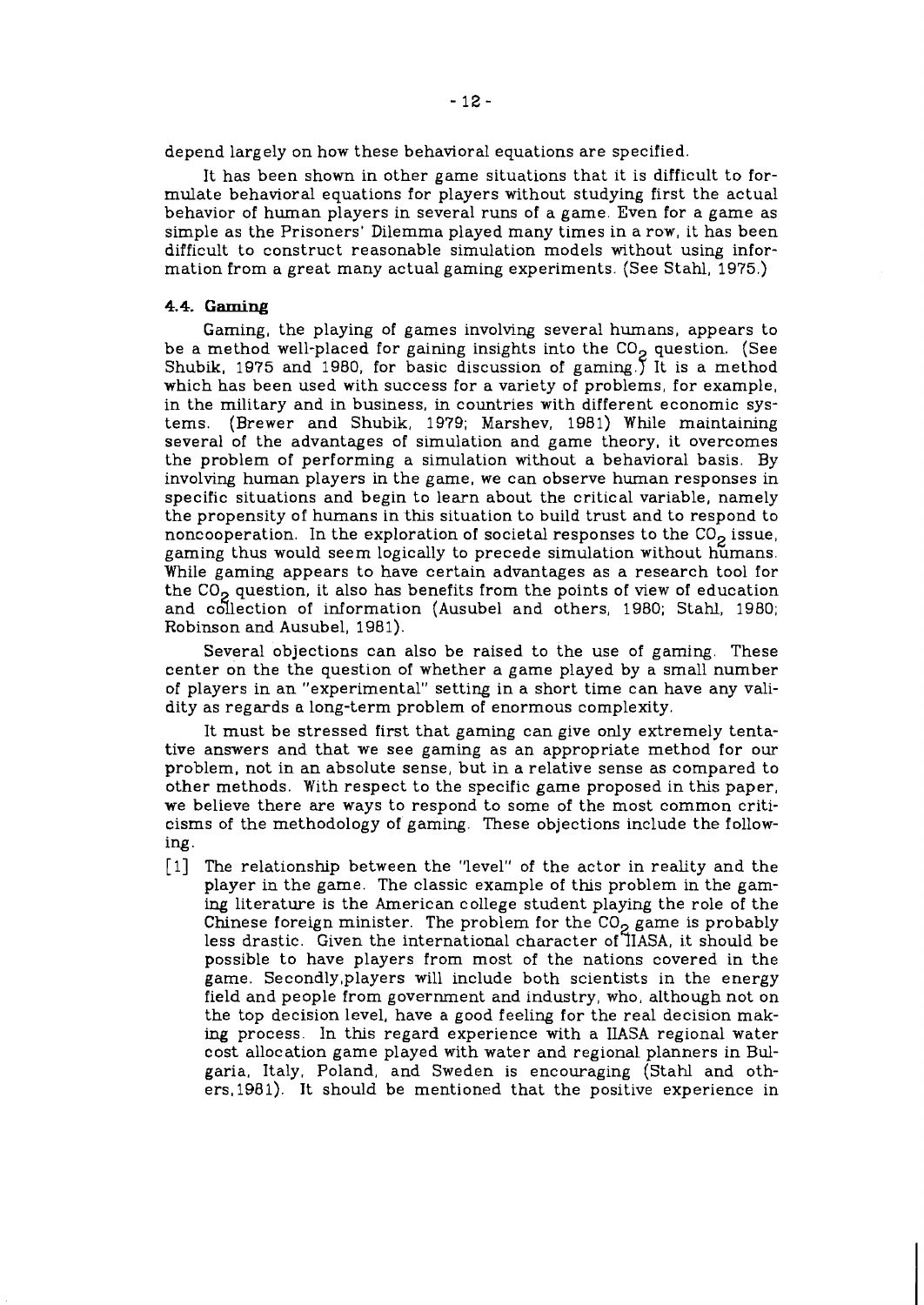obtaining qualified participants is due to a great extent to the fact that the gaming experiments are designed to be completed in about three hours, or a single evening. The  $CO<sub>2</sub>$  game is being designed to be similarly attractive from the point of view of desirable players.

- **[Z]** The relationship between how a certain person would behave in reality and how he would behave in a game. How seriously does a person behave when playing in a game? In this respect we are again hopeful based upon experience with the water game. The fact that water planners in several quite different countries played in a similar manner (different from how students in these countries played) indicates that their playing was not random, but rather reflected careful professional thinking.
- **[3]** The relationship between the real decision environment, for example, with respect to resources, technological development, and changing scientific information, and how this is covered by the institutional assumptions of the game. Clearly, there will be a tremendous discrepancy. We believe, however, that the game can still be used as an acid test for various hypotheses and theoretical models about the decision process. These hypotheses or models are generally built on at least as simplified a set of institutional set of assumptions as the game. If the players do not behave according to the model in the simple game with an institutional set up of the same simplicity as the model, they are not likely to behave according to the model in the more complicated reality either. The gaming should at the least be helpful in indicating what kind of hypotheses and models one should devote more research to.

## **5. MAIN CHARACTERISTICS OF THE PROPOSED GAME**

While several games based on the  $CO<sub>2</sub>$  situation could be envisaged, the game under development focuses on the question of how much carbon may be burnt, as more information becomes available regarding the environmental and economic impacts of  $CO_{2}$ . The main structure of the game can be characterized in brief by coal, trade, and many countries.

#### **5.1. Why Coal?**

The *sine qua non* of a severe CO<sub>2</sub>-induced climate problem seems to be the burning of coal.

We here take a doubling of atmospheric  $CO<sub>2</sub>$  as a level which warrants considerable concern. This choice is quite arbitrary. Both greater and lesser increases could have very costly -- or beneficial -- consequences. However, an increase of **50%,** which might be associated with a degree of warming similar to the Medieval warm phase 1000 years ago, seems on the conservative side, while placing a threshold as high as a tripling definitely seems imprudent, given possibilities for changes of sea level and so forth (Flohn, **1980).** 

As shown in Table 4, current estimates of total reserves and resources of oil, gas, coal, and other forms of carbon indicate that a doubling of the present level of atmospheric carbon dioxide withn the next 50 to 100 years **will** only be reached with substantial burning of coal. Even allowing for the considerable uncertainty of these estimates, it comes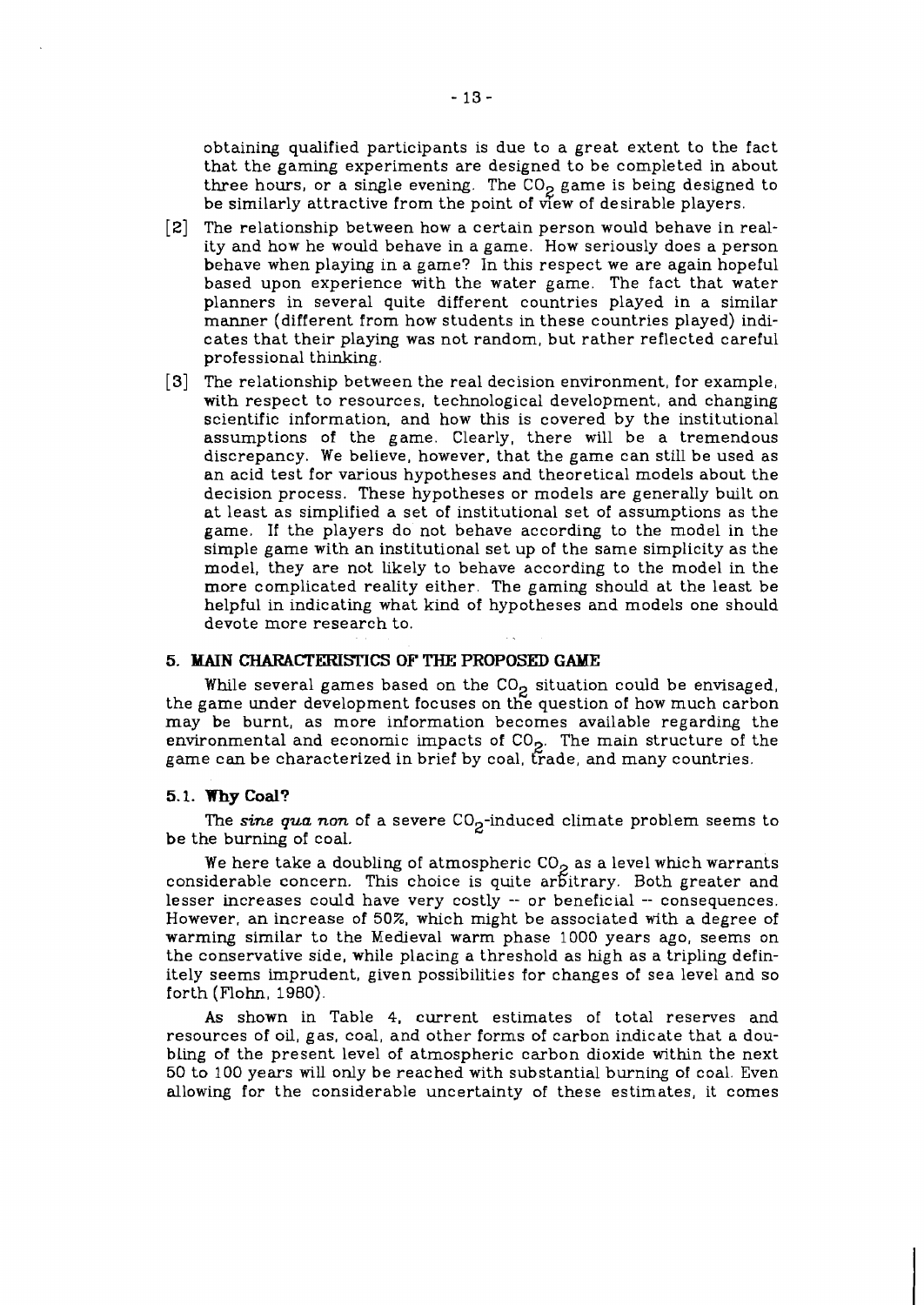|                                                                            | Best current<br>estimates<br>(Gt C) | Upper limit<br>speculation<br>(Gt C) |
|----------------------------------------------------------------------------|-------------------------------------|--------------------------------------|
| Ultimately recoverable<br>conventional petroleum<br>resources <sup>1</sup> | 230                                 | 380                                  |
| Ultimately recoverable<br>conventional natural gas <sup>1</sup>            | 140                                 | 230                                  |
| Ultimately recoverable<br>conventional coal <sup>1</sup>                   | 3500                                | 6300                                 |
| Unconventional oil and<br>qas <sup>2</sup>                                 | hundreds of<br>Gt.                  | thousands of<br>Gt.                  |
| Biospheric (forests, etc.) <sup>3</sup>                                    |                                     | $-200$                               |

Table 4. Potentially available carbon resources.

SOURCE: 1) Rounded from Rotty and Marland (1980); 2) See IIASA (1981), Rotty and Marland (1980) ; 3) Cumulative release in high deforestation scenario (Chan and others, 1980) .

across strongly that non-coal carbon resources are not large or accessible enough to be exploited to a degree that is highly threatening from a  $CO<sub>2</sub>$  perspective. Total oil and gas resources, even with the addition of high rates of deforestation, amount to only about half the 1500 gigatons of carbon (Gt C) roughly necessary for a doubling, given present models of the carbon cycle (NAS, 1977; Bolin and others, 1979). It should be noted that some estimates of unconventional gas and oil resources, especially oil shale, are quite large (Rotty and Marland, 1980). However, exploitation of these resources on a scale which could be significant for  $CO_{2}$  seems unlikely for until well past the year 2000 (Sundquist and Miller, 1980; IIASA, 1981). In contrast, coal could readily account for two-thirds or more of  $CO<sub>2</sub>$  emissions in a scenario of doubling in the early to middle decades of the next century (Marland and Rotty, 1980; Ausubel, 1980). Moreover, the extremely desirable characteristics of oil and gas make their exploitation appear less "optional" than exploitation of coal. Because coal plays this indispensable role in the  $CO<sub>2</sub>$  issue, it is logical to begin game development with the emphasis on coal.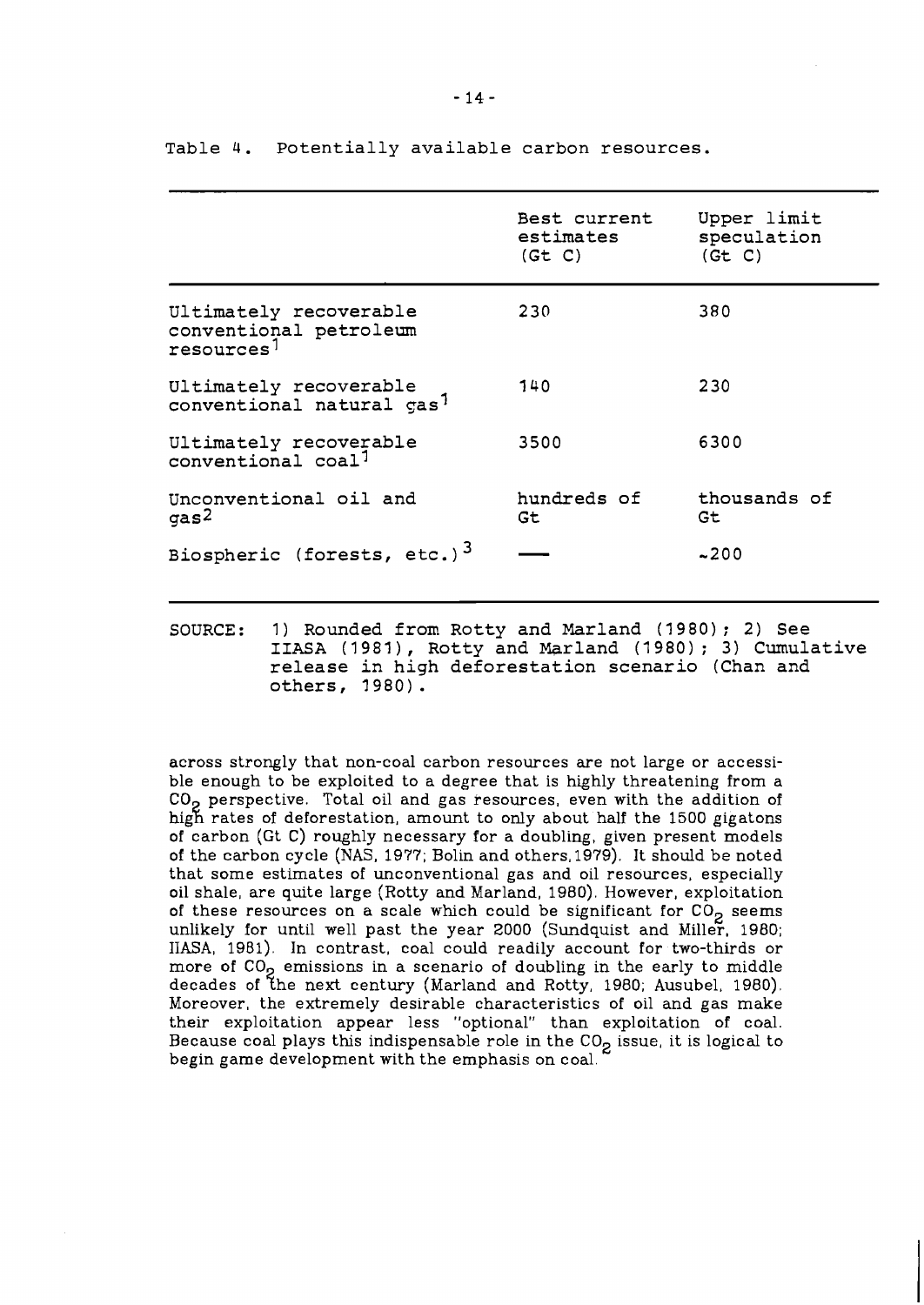#### **5.2. Why Trade?**

Why the game explicitly deals with trade in coal is evident from Table 5, which shows the approximate distribution of coal reserves and resources.

| Huge holdings         |                      | Large Holdings                                                                          |                                                 | Small Holdings                                                                                                                                                                                                                                         |                                               |
|-----------------------|----------------------|-----------------------------------------------------------------------------------------|-------------------------------------------------|--------------------------------------------------------------------------------------------------------------------------------------------------------------------------------------------------------------------------------------------------------|-----------------------------------------------|
| USSR<br>U.S.<br>China | 3300<br>1700<br>1000 | Australia<br><b>FRG</b><br>UK.<br>Poland<br>Canada<br>Botswana<br>India<br>South Africa | 180<br>170<br>110<br>80<br>80<br>70<br>40<br>40 | Czechoslovakia<br>Yugoslavia<br>Brazil<br><b>GDR</b><br>Japan<br>Colombia<br>Zimbabwe<br>Mexico<br>Swaziland<br>Chile<br>Indonesia<br>Hungary<br>Turkey<br>Netherlands<br>France<br>Spain<br>North Korea<br>Romania<br>Bangladesh<br>Venezuela<br>Peru | 12<br>7<br>7<br>7<br>6<br>6<br>5<br>433222222 |

Table 5. Approximate world distribution of coal resources (in gigatons carbon) .

SOURCE: Based on data from World Energy Conference (1978). Very rough estimate of carbon wealth in Gt has been obtained by multiplying coal resources in  $10<sup>9</sup>$  tons coal equivalent by carbon fraction of 2/3.

More than four-fifths of the resources are held by three countries, the USSR, US, and China (henceforth regarded as "big" players). The total holdings of the remaining countries, including a few gigatons for countries with holdings smaller than one gigaton, amount to around 800-900 gigatons, or somewhat more than half the carbon base required for a doubling. **As** it is unlikely that a major part of this will be used within the next few generations, it seems reasonably assured that a serious  $CO<sub>2</sub>$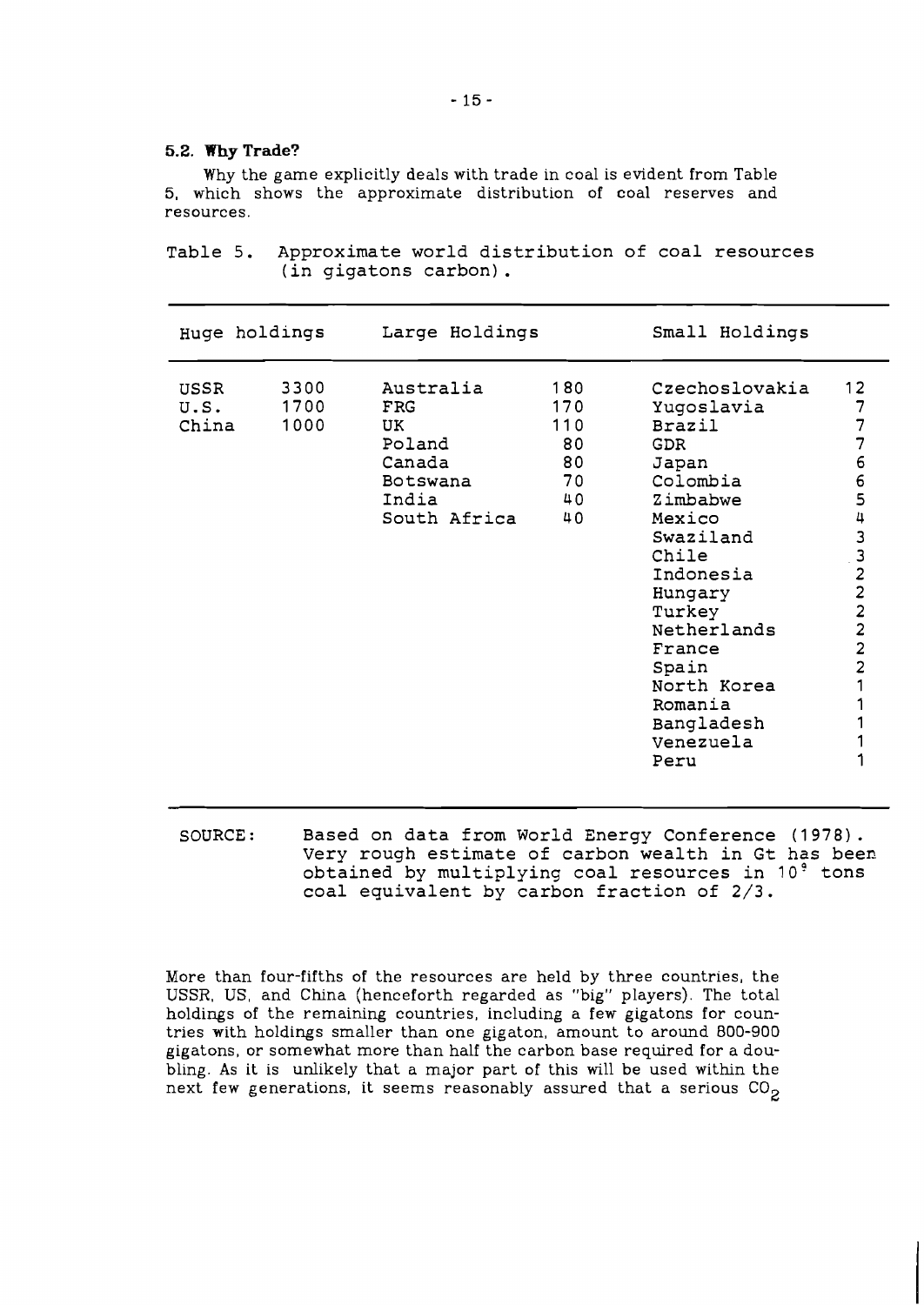problem will arise only with substantial use of the coal resources of the three big players. If these big players do not export large amounts of coal and also keep their own coal combustion low, a severe  $CO_{2}$  problem should not arise. The CO<sub>2</sub> issue arises in scenarios, like the ones proposed in the World Coal Stud $\breve{y}$  (WOCOL, 1980), where over the next 20 years roughly a ten-fold increase in steam coal trade is envisaged (from 60 million tons in 1977 to 680 million tons in 2000). Coal trade could become important for coal consumption in the way that oil trade is today for oil consumption. Without a substantial world coal trade, the physical quantities of carbon required for a  $CO_{2}$  problem are unlikely to be used.

Trade in coal is also of importance for the estimation of future coal usage from another point of view. Coal usage will depend partly on the price of coal. Although total consumption of energy in the short run is fairly insensitive to price, consumption of a specific energy source in the long run will be sensitive to the price of the resource, since in the long run there are possibilities of substitution between various sources of energy. (See, for example, Nordhaus, 1977.) The extent to which there can be substitution between coal and other sources of energy is a major aspect of the  $CO_{2}$  question, and our working hypothesis is that reasonably good possibilities of substitution exist. The price of coal traded on world markets thus becomes important for coal usage. If a country either has to import or can export coal, then the world market price of coal will influence the country's consumption of coal.

We foresee a world market price of coal, much in the same way as one talks today about a world market price of oil, not only in the market economies but also in the socialist countries. Three broad levels of coal prices can be envisaged.

- [I] A cost based price. Price would be close to long term average costs of marginal producers. This price is compatible with the idea that the coal market is characterized by pure competition, that is, a market with a great many sellers. This resembles the oil price situation prior to 1973.
- [2] Monopoly price. The price would maximize the joint result of the producers. The sellers forming a cartel would be better coordinated than the buyers. This is a situation similar to that of oil prices since 1973. For reasonable values of price elasticity, this would imply a price several times higher than marginal costs. (Let us, for example, assume that price elasticity  $E = 1.5$ , implying that a lowering of price by 10 per cent will increase long term usage by 15 per cent. Maximizing profits, that is, setting marginal revenue equal to marginal costs, we would then have  $p = E * MC / (E-1) = 1.5MC / 0.5 = 3MC$ , or a price three times marginal cost.)
- [3] **A** price above monopoly price. Such a price could reflect concern for the environmental effects of coal, in particular a  $CO_2$  problem. On top of the ordinary price, there would be a tax to lower the consumption of coal to that level which is optimal if the cost of coal also includes the costs caused by the  $CO_2$  effects on climate. This price is thus a kind of shadow price. **As** pointed out by Nordhaus (1979) such a "carbon tax" could become quite high, especially at the time when the  $CO_{2}$  level in the atmosphere has gone up. ( Such a price can of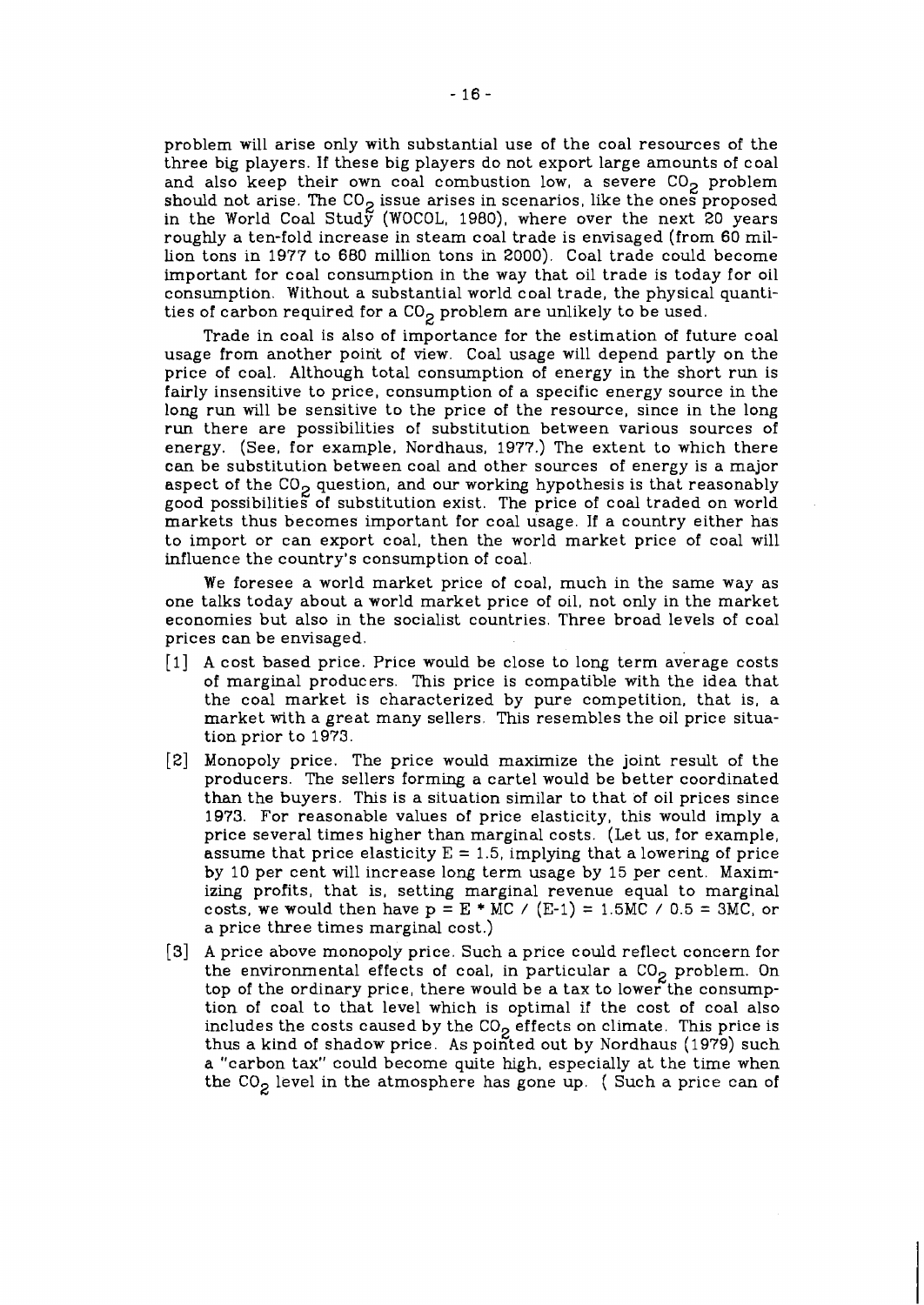course also be below the monopoly price, but always above the cost based price, if the environmental effects of  $CO<sub>2</sub>$  are not so strong or immediately felt.)

Which kind of price prevails will be established largely by trade structure, that is, by the number and relative strengths of the exporters and importers.

Trade in coal is also of interest in connection with different schemes of international cooperation for reducing or preventing  $\mathrm{CO}_2$  emissions. The possibility for the larger countries to limit the supplies o? coal either on the world market generally or to specific countries can give teeth to attempts at enforcing international agreements to limit the usage of coal.

#### **5.3. Why Many Countries?**

The basic reason for inclusion of more than a very few nations is that the CO<sub>2</sub> issue in reality concerns a world where many nations, able to act with some independence from one another, affect the problem. If we limit ourselves to only a handful of actors in all phases of development of the game, certain scenarios would be excluded where international cooperation is impeded by the actions of relatively small nations. This kind of possibility is also the-reason that it is not appropriate to deal with aggregate energy regions, likely to contain several countries with quite different characteristics from the point of view of the  $CO<sub>2</sub>$  issue. Of course, it is also not necessary to represent every nation in order to capture the essence of the  $CO_{2}$  issue.

Which nations or kinds of nations are critical? Obviously, the three big players are of great importance. At the same time, a major portion of energy consumption will be taking place outside these countries. Large future users of energy like Japan, Brazil, and ltaly are among the nations with relatively small holdings of coal, and the behavior of such potentially large importers will be of interest. Players which can affect cartel efficiency are also of great significance. Even if the three big players account for around 80 per cent of total coal resources, the resources of some smaller holders are large from an absolute point of view. As Table *5*  shows, another eight countries have substantial holdings, holdings currently estimated at more than 40 Gt. 40 Gt corresponds roughly to total global carbon emissions during the past decade. Such players can affect cartel efficiency.

Furthermore, there are some countries, although neither large coal consumers nor producers, that are important due to the fact that a severe  $CO<sub>2</sub>$  problem would be particularly imposing for them. For example, collapse of the West Antarctic ice sheet and ensuing rise of the world oceans (Schneider and Chen, 1980) could constitute a true catastrophe for low-lying countries like the Netherlands and Bangladesh.

While the "reality" of the situation is one reason to include more than just a few players, the other major reason is that answers to the question about likelihood of cooperation are dependent on the number of players involved in the game. For example, with only three players cooperation in the game is quite likely. As mentioned earlier, in some very simple games with all players of equal size 4-6 seems to be the boundary between few and many. In games with players of different sizes the boundary will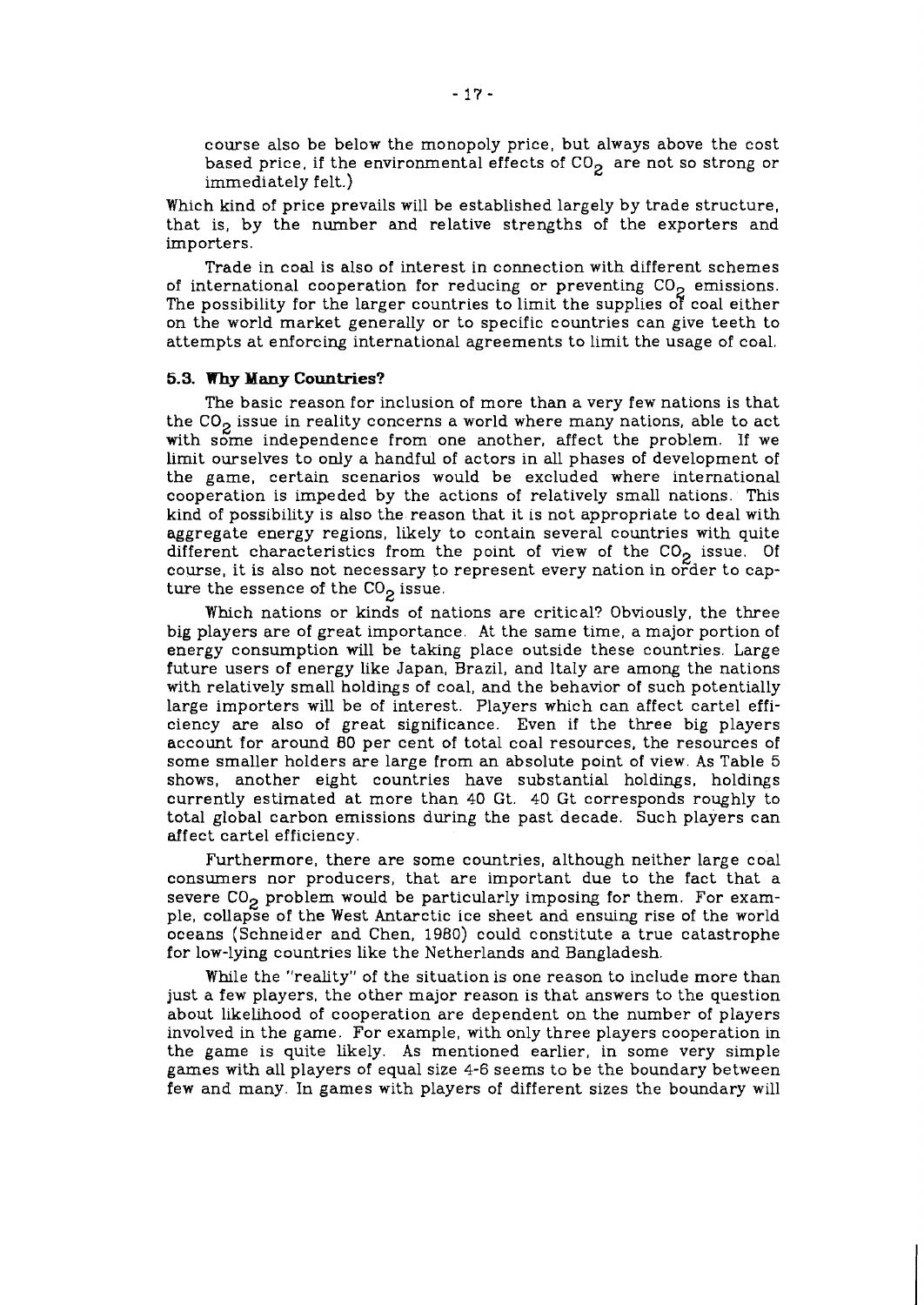probably lie higher.

Ultimately one would probably wish to include about twenty countries of different sizes and characteristics to catch fully the strategic problem. While the roles of only seven or eight countries would be played by human players, the remaining dozen nations would be played by computer programs, "robots." (See Ausubel and others, 1980.)

# **5.4. General Structure of the Game**

The initial design of the game is oriented toward what may happen a generation from now, if there is confirmation of a  $CO_2$ -induced global warming. With the decades around 2010 - 2020 as critical, the game needs to cover a period of half a century and possibly longer. There will be up to about 10 rounds of decision, each representing 5 or 10 years. Since the game should be playable in roughly three hours, the number of decisions in each 15-20 minute round must be strictly limited.





Figure 1. Main structure of the game.

Decisions are represented by dashed lines extending from the decision makers. Each player will have four principle decisions in a round.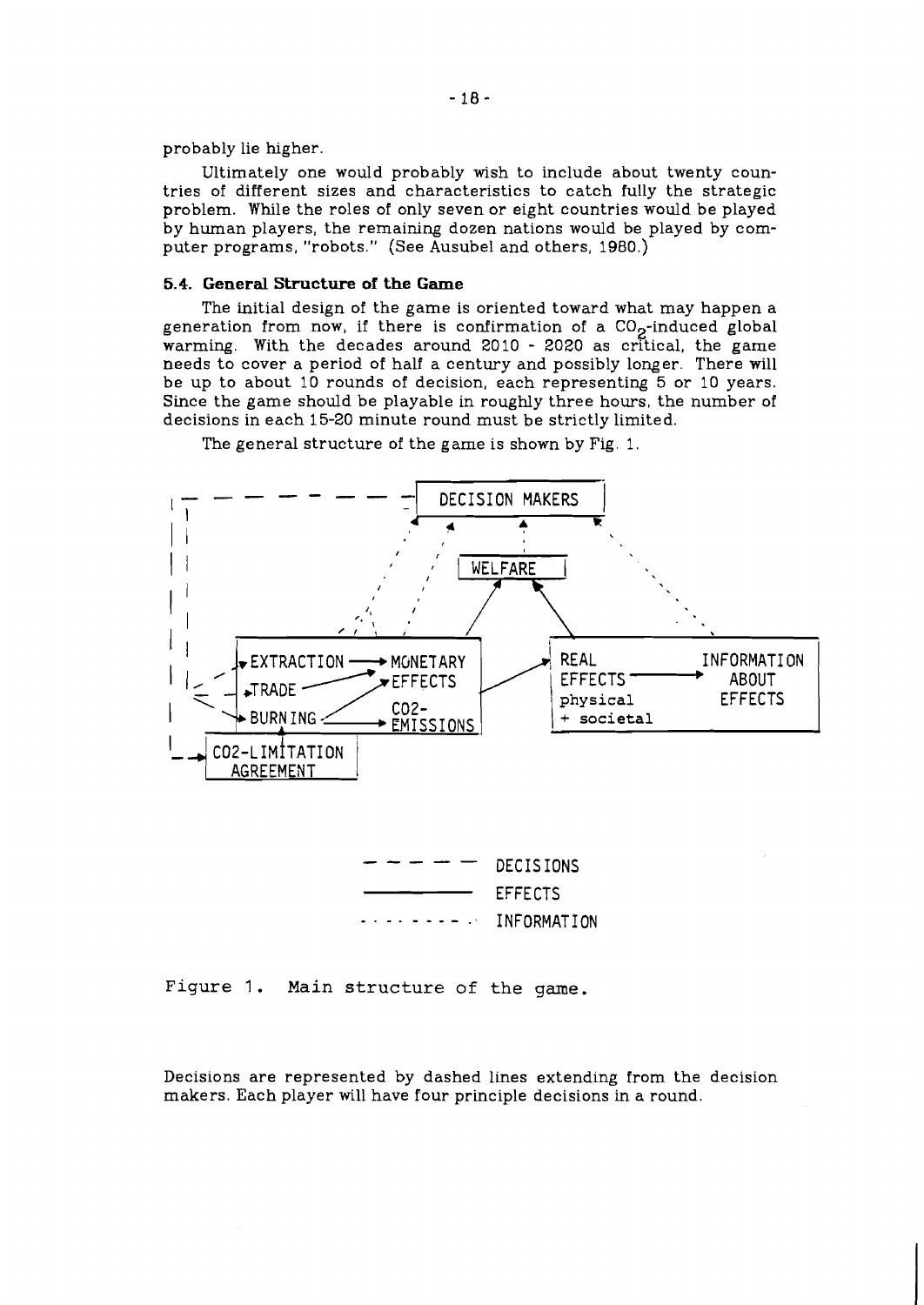- [1] An extraction decision: How much coal shall be mined?
- [2] A trade decision: How much coal shall be demanded or supplied on the world market at various prices?
- [3] A burning decision: How much coal shall be combusted?
- [4] A decision on  $CO<sub>2</sub>$ -limitation: How much shall one pay in order to get other nations to agree on burning less coal?

Extraction, burning and trade decisions will have monetary consequences, while the burning decision also will have effects on climate. The welfare of the player is influenced by both these shorter term monetary effects and the longer term climatic effects of  $CO_2$ . Players will base their decisions not only on information about their own economic welfare, but also on information about mining, trade, and coal burning by other players and information which will develop gradually over time about actual and anticipated  $CO_{2}$  effects. (For more information on game design see Ausubel and others, 1980; Stahl, 1980; Robinson and Ausubel, lQ8l.)

#### **6. CONCLUSIONS**

In the beginning of the paper various estimates for the input of fossil fuel CO<sub>2</sub> into the atmosphere were presented. These estimates may well be inadequate, since the methods underlying them do not take into account societal responses that  $\mathsf{CO}_{2}$ -induced changes may bring about.  ${\tt Experimental}$  gaming, focusing on development of international coal trade, may provide an approach which overcomes some of the deficiencies of other methods. On the basis of designing and playing a  $CO<sub>2</sub>$  and coal game with experts in energy and other fields, one should be in a better position to evaluate previous estimates of future  $CO_{2}$  emissions and improve on these estimates.

Of course, one should not look to gaming for an authoritative forecast; the uncertainties inherent in the  $CO_2$  issue will continue to mean that there is a fragile foundation to all forecasts. Rather, the application of simulation gaming to this problem should be seen as part of the necessary contribution of many disciplines and methodologies to the building up of a satisfactory assessment of the  $CO_{2}$  issue.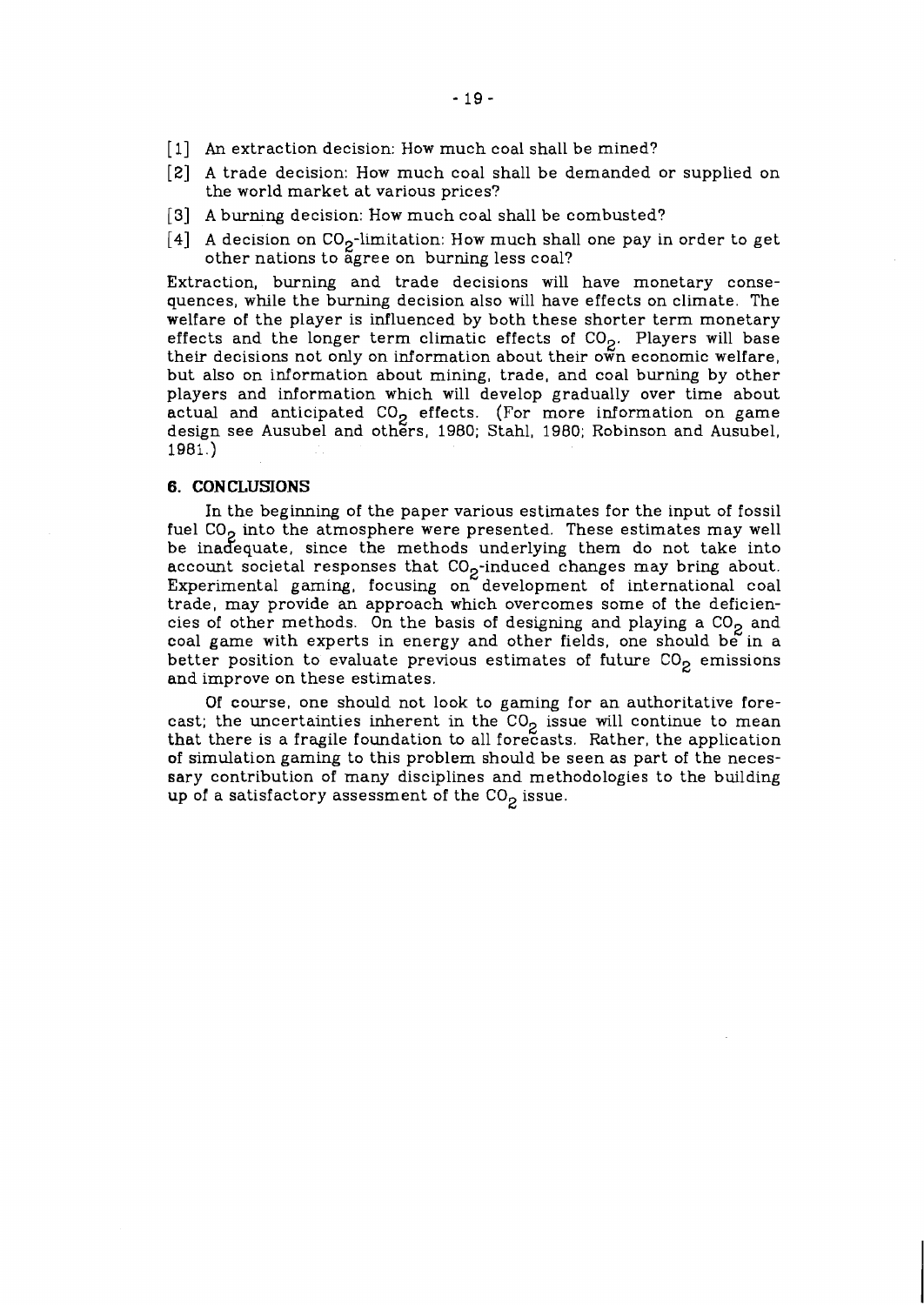#### **REFERENCES**

- Ausubel, J. (1980). Climatic change and the carbon wealth of nations. Working Paper 80-75. IIASA, Laxenburg, Austria.
- Ausubel, J., J. Lathrop, I. Stahl, and J. Robinson (1980). Carbon and climate gaming. Working Paper 80-152. IIASA, Laxenburg, Austria.
- Bacharach, M. (1976). *Economics and Theory of Games.* MacMillan, London.
- Bolin, B., E.T. Degens, S. Kempe, and P. Ketner (1979). *The Global Carbon*  Cycle. Wiley, Chichester.
- Brewer, G.D. and M. Shubik (1980). *The War Game.* Harvard University Press, Cambridge, Mass.
- Chan, Y.-H., J. Olson, and W. Emanuel (1980). Land use and energy scenarios affecting the global carbon cycle. *Environment International,* Vol. 4, pp. 189-206.
- Cross, J. and J. Guyer (1980). *Social Paps.* U. of Mich. Press, Ann Arbor.
- Dasgupta, P.S. and G.M. Heal (1979). *Economic Theory of Exhaustible Resources,* Nisbet and Cambridge University Press, Cambridge.
- Flohn, H. (1980). Possible climatic consequences of a man-made global warming. Research Report 80-30. IIASA, Laxenburg, Austria.
- Godwin, R.K. and W.B. Shephard (1980). The use of the commons dilemma in examining the allocation of common resources. RFF reprint 179, Resources for the Future, Washington, D.C.
- Gribbin, J. (1981). The politics of carbon dioxide. *New Scientist,* April 9, **pp.** 82-84.
- Guyer, M. and B. Perkel (1972). Experimental Games: A Bibliography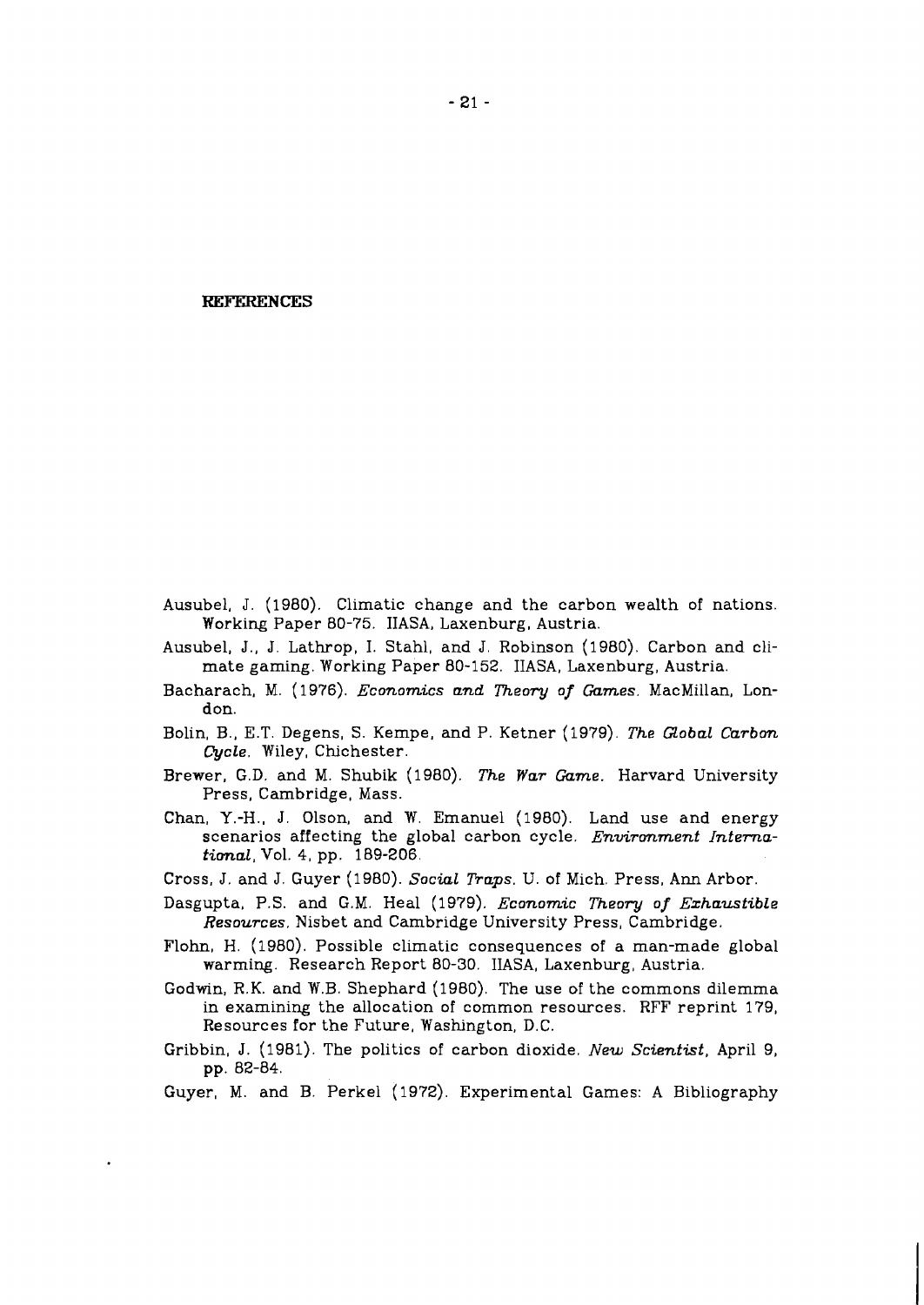1945-1971. Communications Nr. 293, Mental Health Research Institute, U. of Mich., Ann Arbor.

- Hardin, G. (1968). The Tragedy of the Commons. *Science,* 16, pp. 1243- 1248.
- International Institute for Applied Systems Analysis (IIASA) (1981). *hergy in a finite World: A Global Systems Analysis.* Ballinger, Cambridge.
- JASON (1979). The long term impact of atmospheric carbon dioxide on climate. Technical report JSR-78-07. SRI International, Arlington, Virginia .
- Lovins, A.B. (1980). Economically efficient energy futures. In Bach, W., J. Pankrath, and J. Williams (eds.), *Interactions of Energy and Climate.*  Reidel, Dordrecht. pp. 1-31.
- Manabe, S. and R. Wetherald (1980). On the distribution of climate change resulting from an increase in  $CO<sub>2</sub>$  content of the atmosphere. J. *Atmos. Sci., 37,* 99-1 18.
- Marchetti, C. (1977). On geoengineering and the CO<sub>2</sub> problem. *Climatic Change 1,* p. 59ff.
- Marchetti, C. (1980). On energy systems in historical perspective. IIASA, Laxenburg, Austria.
- Marchetti, C, and N. Nakicenovic (1979). The dynamics of energy systems and the logistic substitution model. RR-79-13. IIASA, Laxenburg, Austria.
- Marland, **G,** and R. Rotty (1979). Atmospheric carbon dioxide: implications for world coal use. In M. Grenon (ed.), *Future Coal Supply for the World Energy Balance,* Third IIASA Conference on Energy Resources, Nov. 28 - Dec. 2, 1977. Pergamon, Oxford. pp. 700-713.
- Marshev, V. (1981). Gaming in the USSR. Collaborative Paper 81-13. IIASA, Laxenburg, Austria.
- Munn, R.E. and L. Machta (1979). Human activities that affect the climate. In WMO, Proceedings of the World Climate Conference, World Meteorological Organization, Geneva.
- National Academy of Sciences (NAS) (1977). *Energy and Climate.* NAS, Washington DC.
- Niehaus, F. (1979). Carbon dioxide as a constraint for global energy scenarios. In Bach, W., J. Pankrath, and **W.** Kellogg (eds.), *Man's Impact on Climate,* Elsevier, Amsterdam. pp. 285-297.
- Niehaus, F. and J. Williams (1979). Studies of different energy strategies in terms of their effects on the atmospheric CO<sub>2</sub> concentration. J. of *Geophysical Res. 84,* pp. 3123-31 29.
- Nordhaus, W.D. (1977). *International Studies of the Demand for Energy.*  North-Holland, Amsterdam.
- Nordhaus, **W.D.** (1979). *The Efficient Use of Energy Resources.* Yale University Press, New Haven.
- Rapoport, A. ( 1974). Prisoner's Dilemma recollections and observations. In Rapoport, A. (ed.), *Game Theory as a Theory of Conflict Resolu*tion. Reidel, Dordrecht.